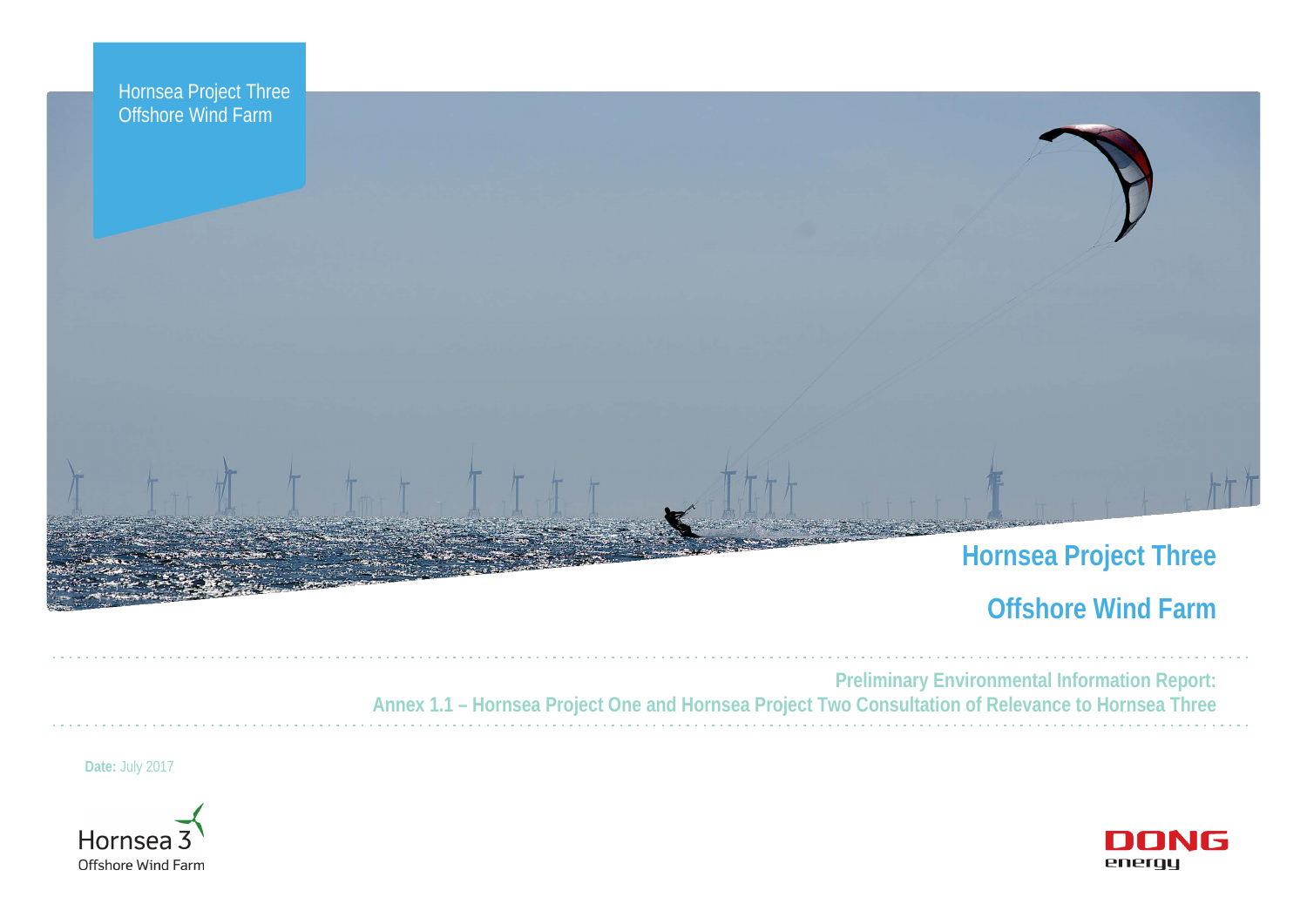### Annex 1.1 – Hornsea Project One and Hornsea Project Two Consultation of Relevance to Hornsea Three Preliminary Environmental Information Report July 2017



**Environmental Impact Assessment** 

**Preliminary Environmental Information Report**

**Volume 4**

**Annex 1.1 – Hornsea Project One and Hornsea Project Two Consultation of Relevance to Hornsea Three**

Report Number: P6.4.1.1

Version: Final

Date: July 2017

This report is also downloadable from the Hornsea Project Three offshore wind farm website at: [www.dongenergy.co.uk/hornseaproject3](http://www.dongenergy.co.uk/hornseaproject3)

DONG Energy Power (UK) Ltd. 5 Howick Place, London, SW1P 1WG © DONG Energy Power (UK) Ltd, 2017. All rights reserved Front cover picture: Kite surfer near one of DONG Energy's UK offshore wind farms © DONG Energy Hornsea Prepared by: RPS Checked by: Julian Carolan Accepted by: Sophie Banham Approved by: Sophie Banham



Project Three (UK) Ltd., 2016.

**Liability**

This report has been prepared by RPS, with all reasonable skill, care and diligence within the terms of their contracts with DONG Energy Power (UK) Ltd.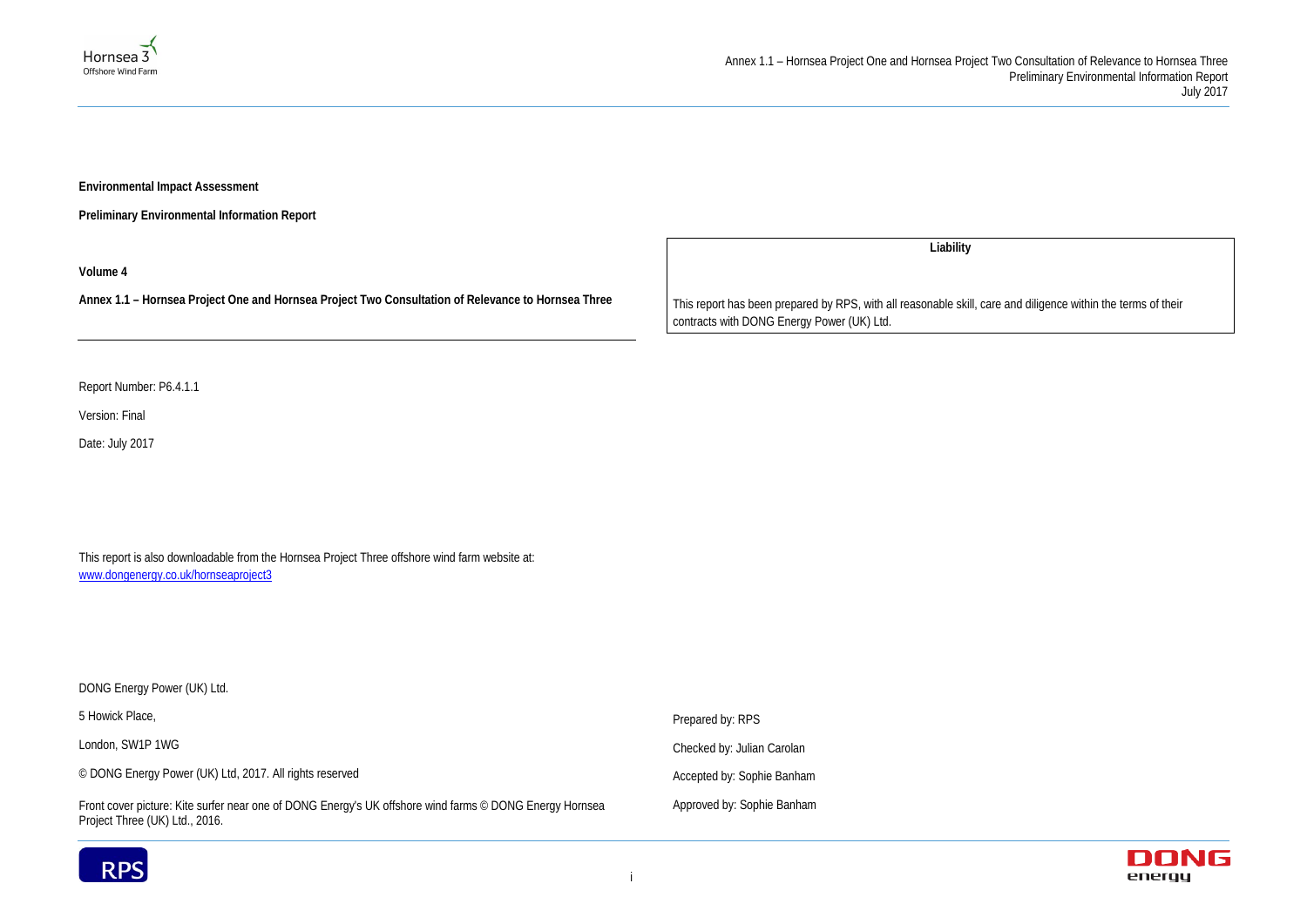

| escription                          |
|-------------------------------------|
|                                     |
|                                     |
|                                     |
|                                     |
|                                     |
|                                     |
|                                     |
|                                     |
|                                     |
|                                     |
|                                     |
|                                     |
|                                     |
|                                     |
| ironment of the North-East Atlantic |
|                                     |
|                                     |
|                                     |
|                                     |
|                                     |
|                                     |
|                                     |
|                                     |
|                                     |
|                                     |
|                                     |
|                                     |
|                                     |
|                                     |
|                                     |
|                                     |
|                                     |
|                                     |
|                                     |



### **Acronyms**

| Acronym      | Description                                               |
|--------------|-----------------------------------------------------------|
| AEZ          | Archaeological Exclusion Zone                             |
| <b>BDMPS</b> | Biologically Defined Minimum Population Scale             |
| C.M.E        | Cooperative Maritime Etaploise                            |
| CA           | <b>Cruising Association</b>                               |
| CEA          | <b>Cumulative Effect Assessment</b>                       |
| Cefas        | Centre for Environment, Fisheries and Aquaculture Science |
| CoS          | Chamber of Shipping                                       |
| CPA          | Closest Point of Approach                                 |
| <b>CRM</b>   | <b>Collision Risk Modelling</b>                           |
| cSAC         | Candidate Special Area of Conservation                    |
| <b>DCF</b>   | <b>Data Collection Framework</b>                          |
| <b>EEFPO</b> | Eastern England Fish Producers Organisation               |
| EIA          | <b>Environmental Impact Assessment</b>                    |
| <b>EMF</b>   | Electromagnetic Fields                                    |
| <b>EPS</b>   | <b>European Protected Species</b>                         |
| <b>ERCoP</b> | Emergency Response and Cooperation Plan                   |
| <b>EWG</b>   | <b>Expert Working Group</b>                               |
| <b>FSA</b>   | <b>Formal Safety Assessment</b>                           |
| <b>HMR</b>   | Helicopter Main Route                                     |
| <b>HRA</b>   | <b>Habitats Regulation Assessment</b>                     |
| <b>HSC</b>   | Historic Seascape Character                               |
| <b>ICES</b>  | International Council for the Exploration of the Seas     |
| <b>IFCA</b>  | Inshore Fisheries and Conservation Authority              |
| <b>IMO</b>   | International Maritime Organisation                       |
| <b>IPC</b>   | Infrastructure Planning Commission                        |
| <b>JNCC</b>  | Joint Nature Conservation Committee                       |
| LAT          | Lowest Astronomical Tide                                  |
| <b>MCA</b>   | Maritime Coastguard Agency                                |

| Acronym      | <b>Description</b>                                                                     |
|--------------|----------------------------------------------------------------------------------------|
| <b>MCZ</b>   | Marine Conservation Zone                                                               |
| <b>MHWS</b>  | Mean High Water Springs                                                                |
| <b>MLWS</b>  | Mean Low Water Springs                                                                 |
| <b>MMMP</b>  | Marine Mammal Monitoring Plan                                                          |
| <b>MMO</b>   | Marine Management Organisation                                                         |
| <b>MU</b>    | Management Unit                                                                        |
| <b>NFFO</b>  | National Federation of Fishermen's Organisations                                       |
| <b>NHV</b>   | Noordzee Helikopters Vlaaderen                                                         |
| <b>NOAA</b>  | National Oceanic and Atmospheric Administration                                        |
| <b>NRA</b>   | Navigational Risk Assessment                                                           |
| <b>NSPP</b>  | North Sea Palaeolandscapes Project                                                     |
| ORJIP        | Offshore Renewables Joint Industry Project                                             |
| <b>OSPAR</b> | The Convention for the Protection of the Marine Environment of the North-East Atlantic |
| <b>PCH</b>   | Percentage of birds at Collision Height                                                |
| <b>PCM</b>   | Post-construction monitoring                                                           |
| <b>PEIR</b>  | Preliminary Environmental Information Report                                           |
| <b>PINS</b>  | Planning Inspectorate                                                                  |
| PO           | Producers Organisation                                                                 |
| <b>RAC</b>   | Regional Advisory Council                                                              |
| <b>REWS</b>  | Radar Early Warning System                                                             |
| <b>RYA</b>   | Royal Yachting Association                                                             |
| <b>SAC</b>   | Special Area of Conservation                                                           |
| <b>SAR</b>   | Search and Rescue                                                                      |
| <b>SNCB</b>  | <b>Statutory Nature Conservation Body</b>                                              |
| <b>SPA</b>   | Special Protection Area                                                                |
| <b>SSC</b>   | <b>Suspended Sediment Concentration</b>                                                |
| TH.          | <b>Trinity House</b>                                                                   |
| <b>TWT</b>   | The Wildlife Trust                                                                     |
| <b>UKC</b>   | <b>Under Keel Clearance</b>                                                            |

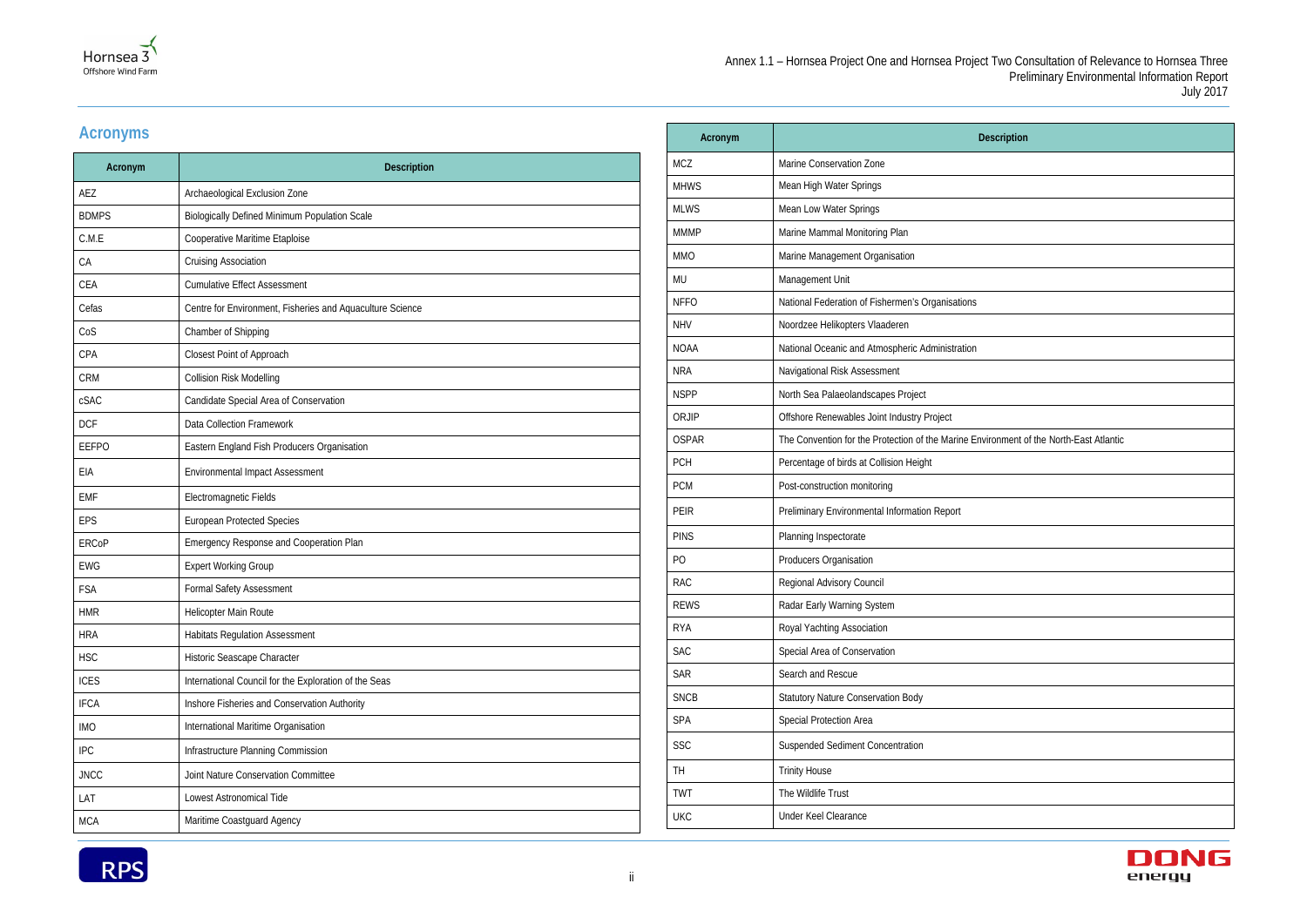### Annex 1.1 – Hornsea Project One and Hornsea Project Two Consultation of Relevance to Hornsea Three Preliminary Environmental Information Report July 2017

| consultation activities undertaken for Hornsea |  |
|------------------------------------------------|--|
|                                                |  |

| Acronym    | <b>Description</b>              |  |  |  |
|------------|---------------------------------|--|--|--|
| <b>VFR</b> | Visual Flight Rules             |  |  |  |
| <b>VMS</b> | Vessel Monitoring System        |  |  |  |
| <b>WFD</b> | Water Framework Directive       |  |  |  |
| <b>WSI</b> | Written Scheme of Investigation |  |  |  |

### **Units**

| Unit | Description   |
|------|---------------|
| km   | kilometre     |
| m    | metre         |
| nm   | nautical mile |

### **Table of Contents**

|--|--|

Table 1.1: Summary of key consultation issues raised during consultation Project One and Hornsea Project Two. [................................................................................................3](#page-6-0)

- 1.1 [Offshore consultation...................................................................................................................................1](#page-4-1)
- 1.2 [Onshore consultation...................................................................................................................................1](#page-4-2)
- 2. References [........................................................................................................................................................20](#page-23-0)

### **List of Tables**

### **List of Figures**

| Figure 1.1: Location of the proposed Hornsea Three offshore wind farm project within the former Hornsea |  |
|---------------------------------------------------------------------------------------------------------|--|
|                                                                                                         |  |



| Location of the proposed Hornsea Three offshore wind farm project within the former Hornsea |  |
|---------------------------------------------------------------------------------------------|--|
|                                                                                             |  |

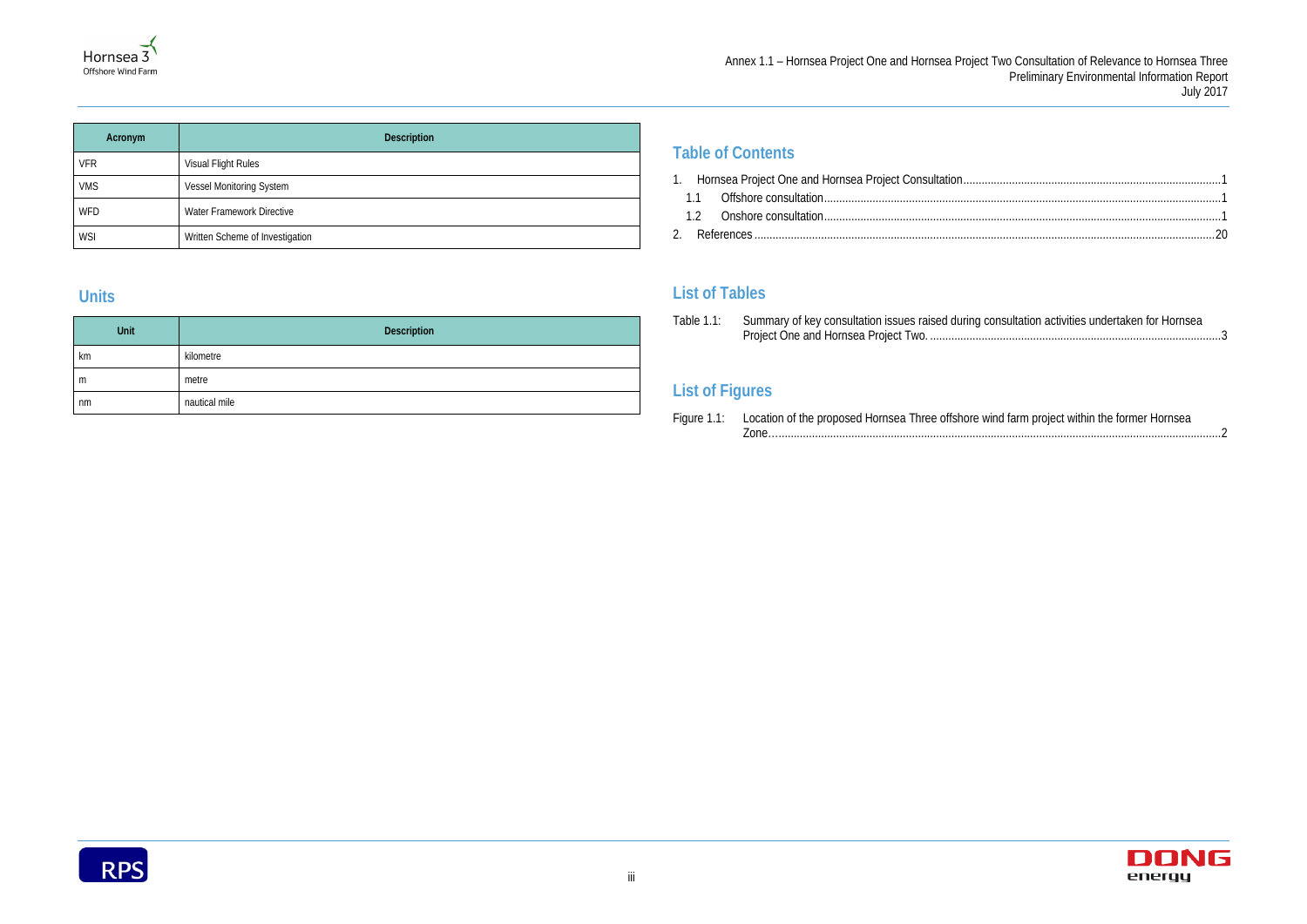



## <span id="page-4-0"></span>**1. Hornsea Project One and Hornsea Project Consultation**

### <span id="page-4-1"></span>**1.1 Offshore consultation**

1.1.1.1 The Hornsea Three array area lies to the east of Hornsea Project One and Hornsea Project Two offshore wind farms [\(Figure 1.1\)](#page-5-0). The proposed Hornsea Three array area has similarities, both in terms of the nature of the development and its location to Hornsea Project One and Hornsea Project Two array areas. As such, where matters have been raised during consultation on Hornsea Project One and Hornsea Project Two, and are relevant to the Hornsea Three Environmental Impact Assessment (EIA), they have been considered within the Hornsea Three Preliminary Environmental Information Report (PEIR) where appropriate. A summary of the matters raised according to each offshore PEIR topic, together with how they have been considered in Hornsea Three, are set out in [Table 1.1](#page-6-0) below.

### <span id="page-4-2"></span>**1.2 Onshore consultation**

1.2.1.1 From the Norfolk coast, underground onshore cables will connect the offshore wind farm to an onshore HVDC converter/HVAC substation, which will in turn, connect to an existing National Grid substation. Hornsea Three will connect to the Norwich Main National Grid substation, located to the south of Norwich. Hornsea Three has a different onshore and offshore cable corridor, as well as grid connection, to Hornsea Project One and Hornsea Project Two (see [Figure 1.1\)](#page-5-0). As such, the matters raised during Hornsea Project One and Hornsea Project Two consultation are not necessarily applicable to Hornsea Three and as such, have not been summarised within this annex.

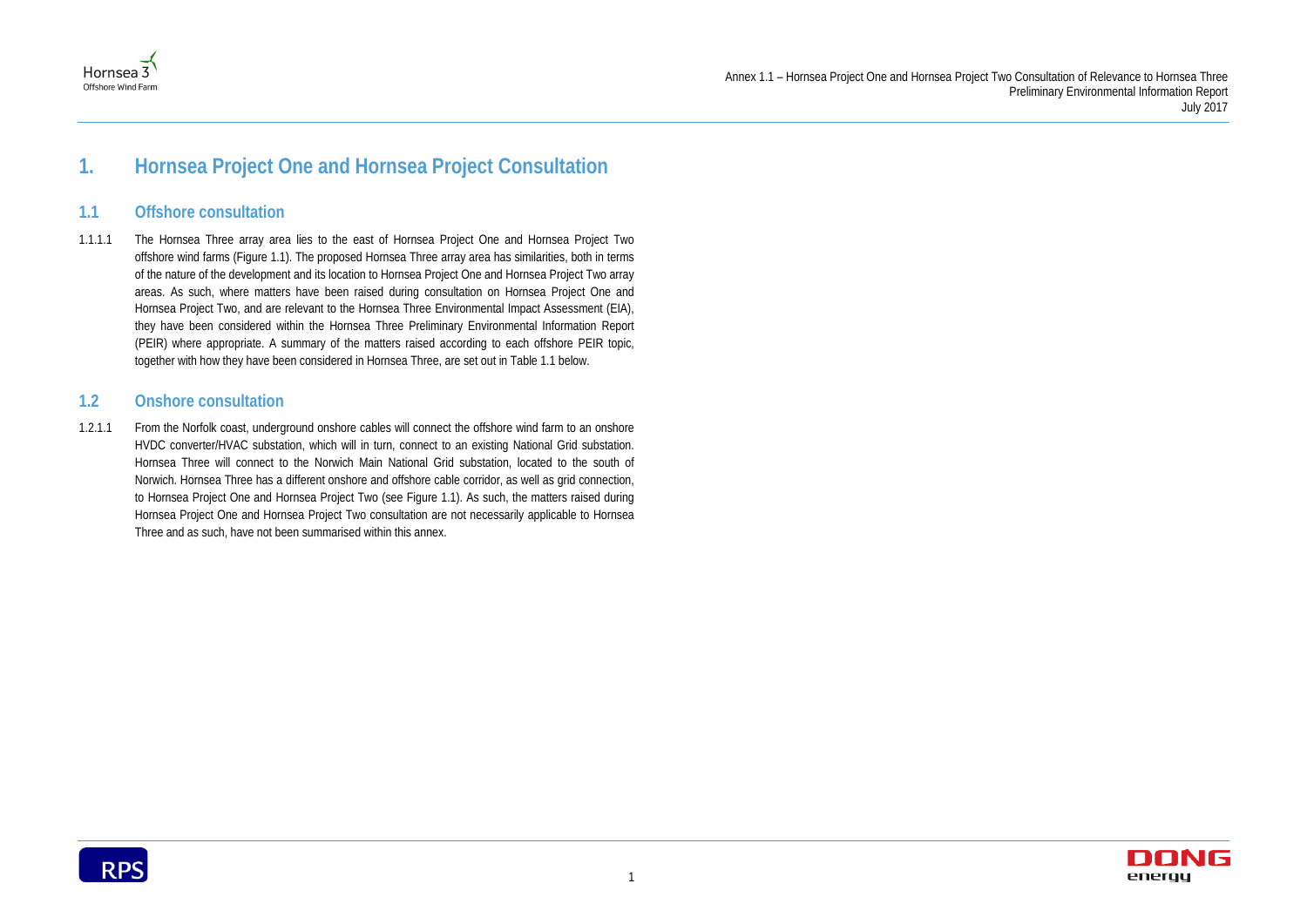







<span id="page-5-0"></span>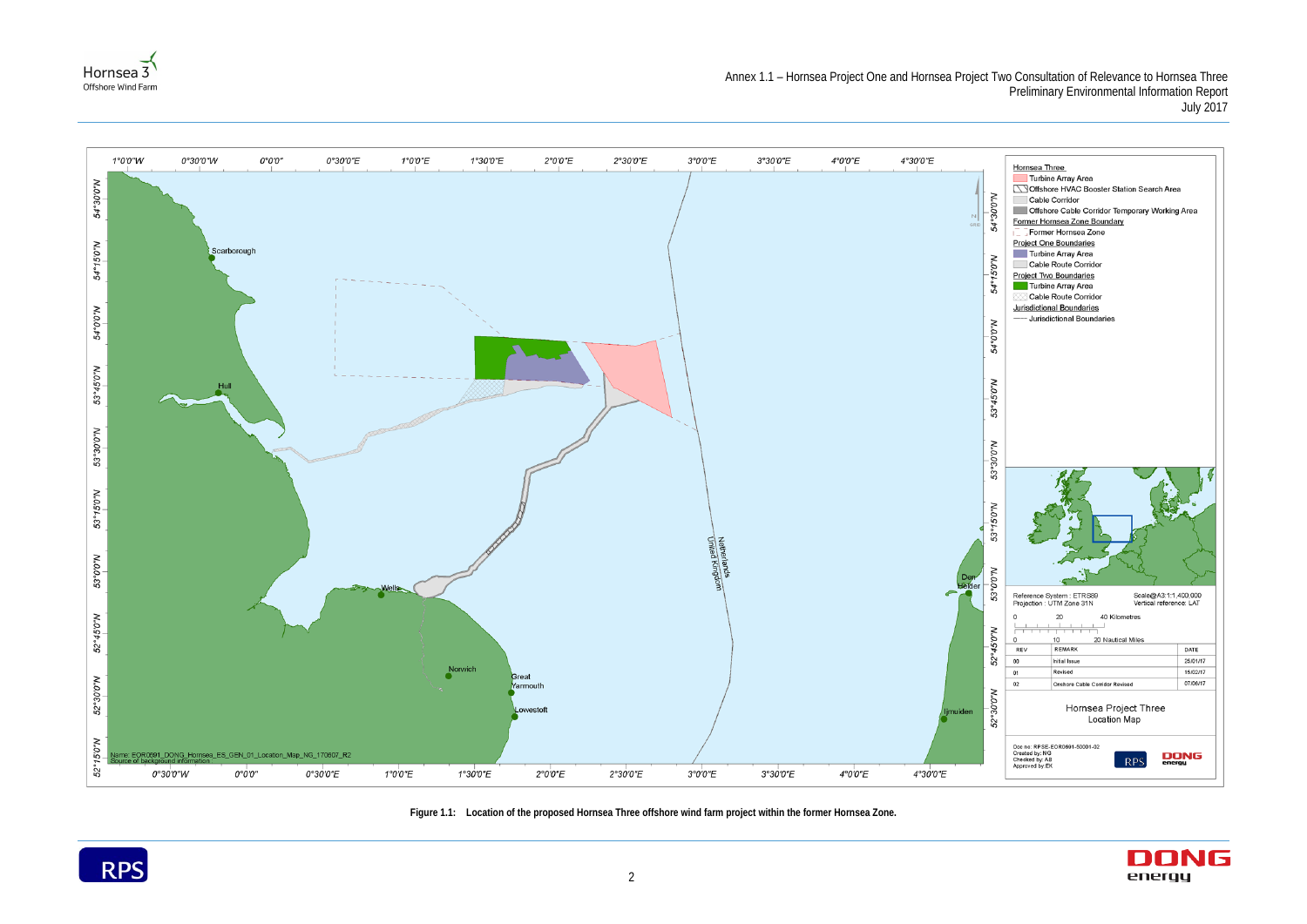

### **Table 1.1: Summary of key consultation issues raised during consultation activities undertaken for Hornsea Project One and Hornsea Project Two.**

<span id="page-6-0"></span>

| <b>Date</b>                    | Consultee                                                                                                                                                                                                           | Issue raised on Hornsea<br>Project One, Hornsea Project<br><b>Issues raised</b><br>Two or in relation to both |                                                                                                                                                                                                                                                                                                                   | Response to issue raised and/or where considered in this chapter                                                                                                                                                                                                                                                                                                                                                                                                     |  |
|--------------------------------|---------------------------------------------------------------------------------------------------------------------------------------------------------------------------------------------------------------------|---------------------------------------------------------------------------------------------------------------|-------------------------------------------------------------------------------------------------------------------------------------------------------------------------------------------------------------------------------------------------------------------------------------------------------------------|----------------------------------------------------------------------------------------------------------------------------------------------------------------------------------------------------------------------------------------------------------------------------------------------------------------------------------------------------------------------------------------------------------------------------------------------------------------------|--|
| Marine processes               |                                                                                                                                                                                                                     |                                                                                                               |                                                                                                                                                                                                                                                                                                                   |                                                                                                                                                                                                                                                                                                                                                                                                                                                                      |  |
| December 2010<br>November 2012 | Joint Nature Conservation<br>Committee (JNCC), Natural<br>England, Environment<br>Agency, Marine<br>Management Organisation<br>(MMO) and Centre for<br>Environment, Fisheries and<br>Aquaculture Science<br>(Cefas) | Hornsea Project One and<br>Hornsea Project Two                                                                | Potential impacts of cable installation and potential for scour protection and rock armouring to<br>interrupt sediment transport (bedload) along the cable route corridor.                                                                                                                                        | A quantitative assessment of changes in suspended sediment concentration (SSC) and bed<br>levels has been completed, as presented in volume 2, chapter 1: Marine Processes, section<br>1.11.2.<br>Potential changes to sediment transport pathways due to cable protection measures are<br>considered in volume 2, chapter 1: Marine Processes, section 1.11.9.                                                                                                      |  |
| December 2010<br>November 2012 | JNCC, Natural England and<br><b>MMO</b>                                                                                                                                                                             | Hornsea Project One and<br>Hornsea Project Two                                                                | Potential for Hornsea Project One and Hornsea Project Two in combination to affect marine<br>processes, in particular wave height at the coastline, and for associated changes to the<br>sediment transport regime to impact on the coast.                                                                        | The cumulative effects of Hornsea Project One, Hornsea Project Two and Hornsea Three are<br>considered in volume 2, chapter 1: Marine Processes, section 1.13.6.                                                                                                                                                                                                                                                                                                     |  |
| March 2013                     | JNCC, Natural England and<br><b>MMO</b>                                                                                                                                                                             | Hornsea Project One                                                                                           | Changes to waves associated with Hornsea Project One may impact on offshore sandbanks.                                                                                                                                                                                                                            | This potential effect is considered in volume 2, chapter 1: Marine Processes, section 1.11.6 and<br>in volume 5, annex 1.1: Marine Processes Technical Annex, section 8.                                                                                                                                                                                                                                                                                             |  |
| December 2010<br>May 2012      | Infrastructure Planning<br>Commission (IPC) (now the<br>Planning Inspectorate<br>(PINS))                                                                                                                            | Hornsea Project One                                                                                           | Potential to suspend and transport potentially contaminating materials                                                                                                                                                                                                                                            | A quantitative assessment of changes in SSC and bed levels in response to construction<br>related activities has been completed in volume 2, chapter 1: Marine Processes, section 1.11.2.<br>Contaminated sediments are assessed in chapter 2 Benthic Ecology.                                                                                                                                                                                                       |  |
| December 2010                  | JNCC and Natural England                                                                                                                                                                                            | Hornsea Project One                                                                                           | Potential impacts on the hydrodynamic regime resulting from the installation of turbines.                                                                                                                                                                                                                         | This potential effect is considered in volume 2, chapter 1: Marine Processes, section 1.11.6.<br>An assessment of hydrodynamics has been completed to consider changes to the flow regime<br>and is presented in volume 5, annex 1.1: Marine Processes Technical Annex, section 7.                                                                                                                                                                                   |  |
| May 2012                       | <b>PINS</b>                                                                                                                                                                                                         | Hornsea Project One                                                                                           | Cumulative impacts associated with dredging activities in proximity to the proposed<br>development.                                                                                                                                                                                                               | The potential for cumulative changes to marine processes associated with aggregate dredging<br>activities are considered in volume 2, chapter 1: Marine Processes, section 1.13.2.                                                                                                                                                                                                                                                                                   |  |
| September 2012                 | JNCC and Natural England                                                                                                                                                                                            | Hornsea Project One                                                                                           | Details should be provided in relation to: the requirements for excavation of gravity base<br>foundation; the disposal of excavated materials; the material used for infilling; and the potential<br>implications of this in relation to associated increases in SSC, scour and scour protection<br>requirements. | Details of the installation of gravity base foundations are provided in volume 1, chapter 3:<br>Project Description.<br>The influence of gravity base foundation installation on SSC are described in volume 2, chapter<br>1: Marine Processes, section 1.11.2.<br>A full scour assessment is presented in volume 5, annex 1.1: Marine Processes Technical<br>Annex, section 11. Results are summarised in volume 2, chapter 1: Marine Processes, section<br>1.11.3. |  |
| September 2012                 | JNCC and Natural England                                                                                                                                                                                            | Hornsea Project One                                                                                           | Noted that whilst gravity base foundations are considered the worst case for suspended<br>sediment due to the degree of bed preparation, drilling for monopiles or steel jackets will<br>generate material from greater depth which may have different sediment quality and should be<br>considered.              | The influence of gravity base foundation bed preparation activities, as well as drilling of<br>monopile and jacket foundations on SSC have all been assessed, as presented in volume 2,<br>chapter 1: Marine Processes, section 1.11.2.                                                                                                                                                                                                                              |  |

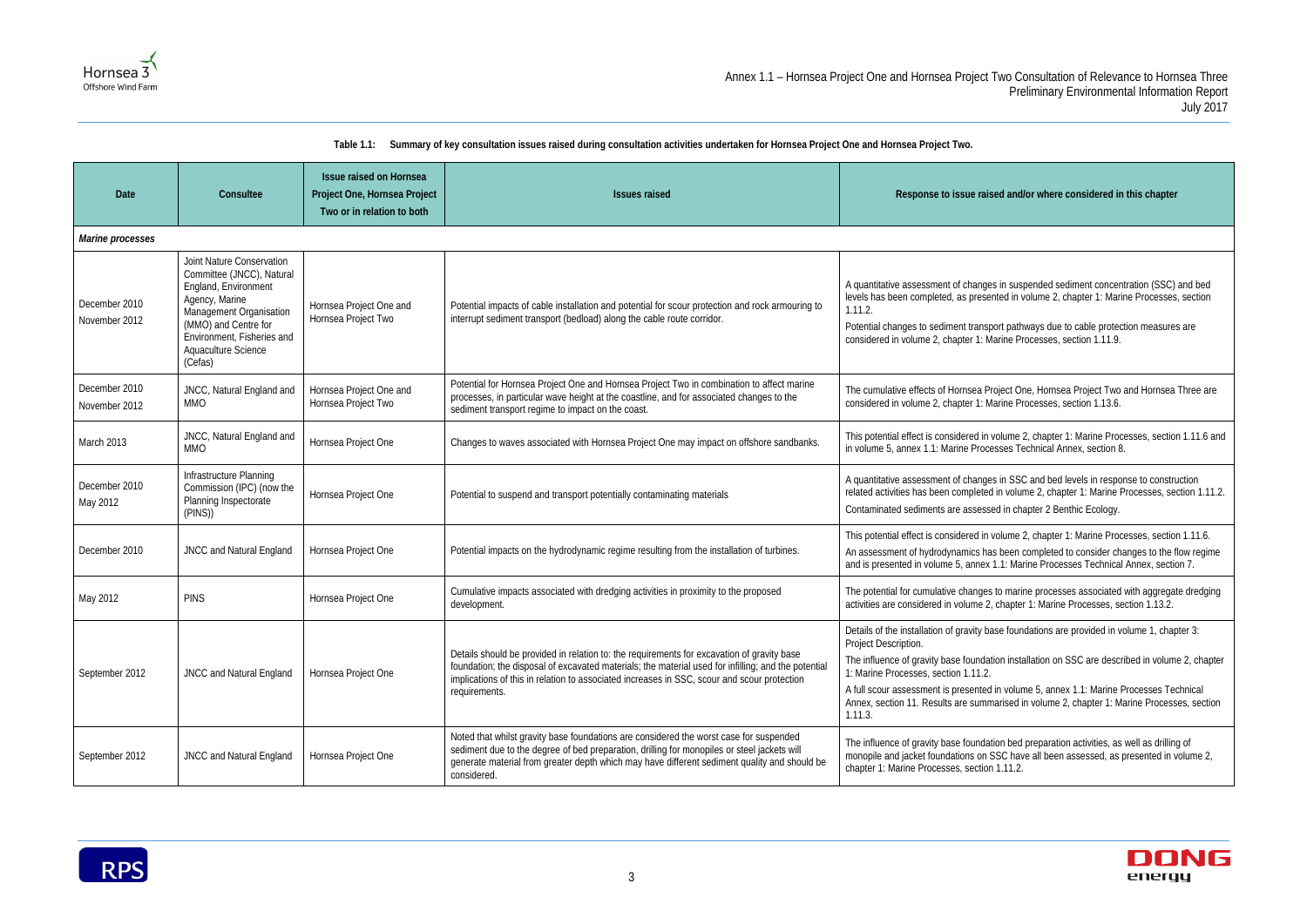#### **Ised and/or where considered in this chapter**

Iws upon the numerical modelling carried out for Hornsea wo. Validation assessments for the flow and wave modelling Project One and Hornsea Project Two assessments are 1: Marine Processes Technical Annex, section 7 and 8.

Hornsea Three landfall area are presented in volume 2, n 1.11.5.

of the cable (and cable protection measures) in the Hornsea volume 2, chapter 1: Marine Processes, section 1.11.9.

te to influence the wave regime is considered within volume chnical Annex, section 4.

vill be undertaken post consent and pre construction to vatism are factored into the cable installation plan.

presented in volume 5, annex 1.1: Marine Processes sessment considers the nature of ongoing shoreline change ables and other project infrastructure to impact coastal

cleft in-situ. A Decommissioning Programme will be activities shall commence until plans for the carrying out of Potential effects associated with decommissioning fall area are presented in volume 2, chapter 1: Marine

olume 2, chapter 2: Benthic Subtidal and Intertidal Ecology,  $2.11.$ 

ee benthic ecology study area are described in volume 2, rtidal Ecology, section 2.7.1.

Biotopes are summarised in volume 2, chapter 2: Benthic le 2.10 and Table 2.11.

term habitat losses resulting from wind farm construction Benthic Subtidal and Intertidal Ecology, Table 2.14 and

ed in chapter 5, annex 2.2: Water Framework Directive

cour protection and cable protection has been considered as volume 2, chapter 2: Benthic Subtidal and Intertidal



| Date                                           | Consultee                                   | <b>Issue raised on Hornsea</b><br>Project One, Hornsea Project<br>Two or in relation to both | <b>Issues raised</b>                                                                                                                                                                                                                            | Response to issue rais                                                                                                                                                                                                   |
|------------------------------------------------|---------------------------------------------|----------------------------------------------------------------------------------------------|-------------------------------------------------------------------------------------------------------------------------------------------------------------------------------------------------------------------------------------------------|--------------------------------------------------------------------------------------------------------------------------------------------------------------------------------------------------------------------------|
| September 2012                                 | MMO and Cefas                               | Hornsea Project One                                                                          | Requested the provision of validation assessments for model performance of the flow model<br>(TELEMAC-2D), together with any similar assessments carried out for the SWAN modelling.                                                            | The Hornsea Three assessment dray<br>Project One and Hornsea Project Tw<br>carried out to support the Hornsea P<br>contained within volume 5, annex 1.                                                                   |
| September 2012<br>November 2012                | MMO, Cefas and<br><b>Environment Agency</b> | Hornsea Project One and<br>Hornsea Project Two                                               | Potential changes (immediate or long-term, direct or indirect) on the intertidal area resulting<br>from infrastructure in the landfall area, including potential impacts on tidal defences.                                                     | Effects of the cable installation in the<br>chapter 1: Marine Processes, section<br>Effects of the operational presence o<br>Three landfall area are presented in                                                        |
| March 2013                                     | MMO, JNCC and<br>Natural England            | Hornsea Project One                                                                          | The clearance of sandwaves associated with cable burial activities may affect the wave regime<br>with associated impacts at the coast                                                                                                           | The potential for sandwave clearanc<br>5, annex 1.1: Marine Processes Tecl                                                                                                                                               |
| <b>July 2014</b>                               | Natural England                             | Hornsea Project Two                                                                          | Cable burial depth in the intertidal area should be future proofed in terms of climate change.                                                                                                                                                  | A full cable burial risk assessment w<br>ensure appropriate levels of conserv<br>A cable landfall assessment is also p<br>Technical Annex, section 6. This ass<br>at the landfall and the potential for ca<br>processes. |
| <b>July 2014</b>                               | Natural England                             | Hornsea Project Two                                                                          | Justification is sought as to why any cable protection will be left in-situ following de-<br>commissioning.                                                                                                                                     | Cable protection may be removed or<br>produced and no decommissioning a<br>such activities have been approved.<br>activities at the Hornsea Three landfa<br>Processes, section 1.11.10.                                  |
| <b>Benthic Subtidal and Intertidal Ecology</b> |                                             |                                                                                              |                                                                                                                                                                                                                                                 |                                                                                                                                                                                                                          |
| December 2010                                  | <b>PINS</b>                                 | Hornsea Project One                                                                          | EIA should address: effects of total seabed loss; introduction of hard substrate; seabed<br>disturbance; increased suspended sediments and smothering; accidental release of<br>contaminants; and operation and maintenance of the development. | These impacts are summarised in vo<br>Table 2.14 and assessed in section:                                                                                                                                                |
| <b>July 2012</b>                               | <b>MMO</b>                                  | Hornsea Project One                                                                          | Consideration of the potential Annex I Sabellaria reefs within the offshore cable corridor is<br>required.                                                                                                                                      | Annex I habitats in the Hornsea Thre<br>chapter 2: Benthic Subtidal and Inter                                                                                                                                            |
| <b>July 2012</b>                               | MMO and Cefas                               | Hornsea Project One                                                                          | Recommendation to use only one biotope classification system. Limitations of using biotopes<br>must also be recognised.                                                                                                                         | One biotope system has been used.<br>Subtidal and Intertidal Ecology, Table                                                                                                                                              |
| November 2012                                  | <b>PINS</b>                                 | Hornsea Project Two                                                                          | Consideration should be given to the total loss of seabed area resulting from the construction of<br>the wind farm array and associated cabling.                                                                                                | Total maximum temporary and long<br>are detailed in volume 2, chapter 2: I<br>discussed in section 2.11.2.                                                                                                               |
| November 2012                                  | <b>Environment Agency</b>                   | Hornsea Project Two                                                                          | Consideration of Water Framework Directive (WFD) biological quality elements (including<br>benthic invertebrates) and predictions of changes in Ecological Status should be made.                                                               | Consideration of the WFD is provide<br>Assessment.                                                                                                                                                                       |
| <b>July 2014</b>                               | Natural England                             | Hornsea Project Two                                                                          | Concerns relating to the consideration of habitat loss under foundation structures and<br>associated scour as long term but temporary.                                                                                                          | All habitat loss under foundations, so<br>as long term and not temporary (see<br>Ecology, section 2.11.2).                                                                                                               |

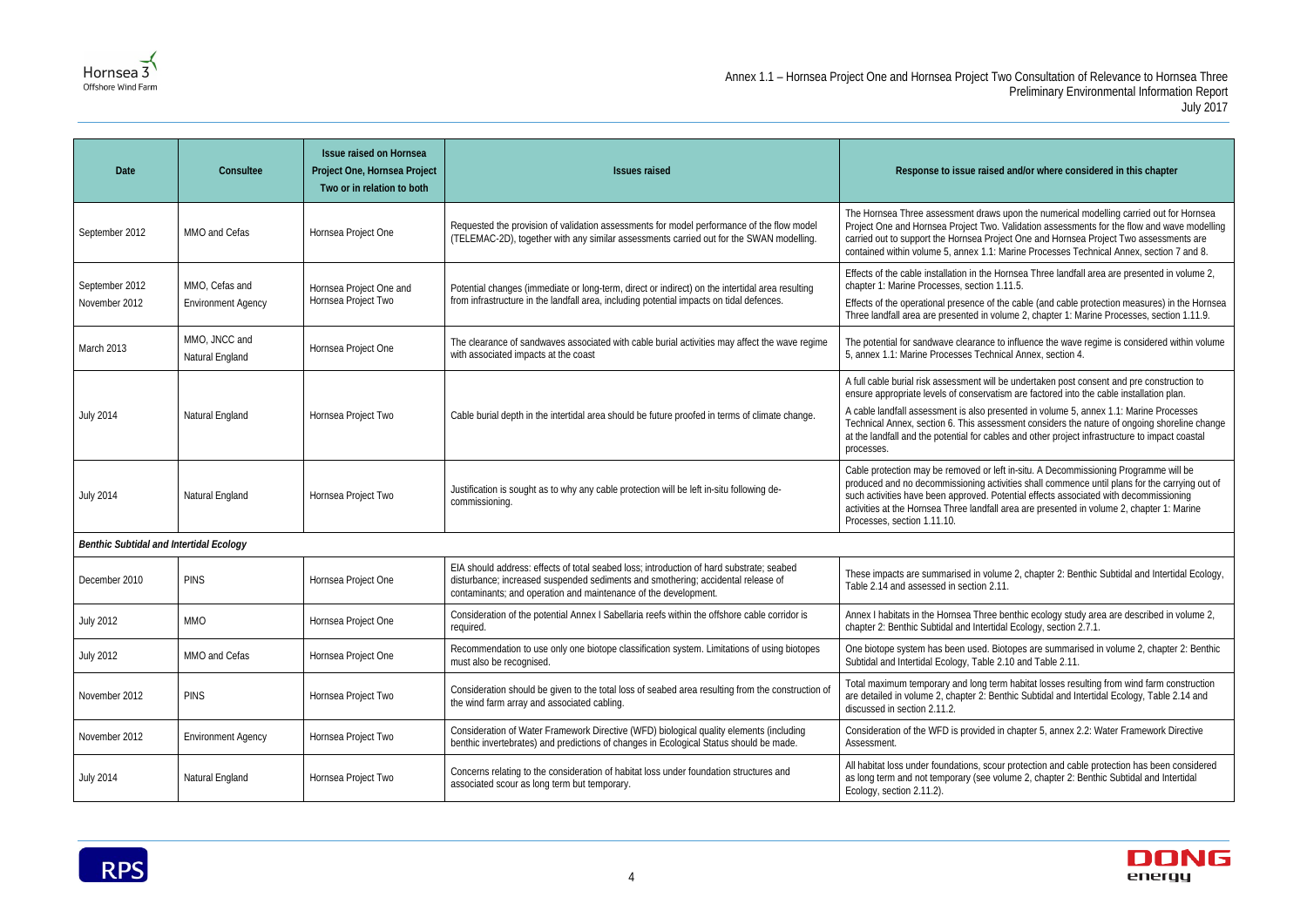## **Ised and/or where considered in this chapter** Designed in volume 2, chapter 2: Benthic Subtidal and Intertidal hout volume 2, chapter 3: Fish and Shellfish Ecology, scenarios for these impacts presented in Table 3.12. hout volume 2, chapter 3: Fish and Shellfish Ecology, ed impacts and section 3.11.2 for impacts during the hout volume 2, chapter 3: Fish and Shellfish Ecology,  $\frac{1}{2}$  ed impacts and section 3.11.2 for impacts during the includes consideration of introduction of hard substrates to chapter 3: Fish and Shellfish Ecology, section 3.13 and re considered based on the outcome of the impact volume 2, chapter 3: Fish and Shellfish Ecology, section ion is considered in the baseline characterisation (volume 5, ical Report). hout volume 2, chapter 3: Fish and Shellfish Ecology, ed impacts and section 3.11.2 for impacts during the

ave been consulted throughout the Evidence Plan process Shellfish Ecology, section 3.5.1 and DONG Energy, 2017a).

ptors as prey species has been considered in valuation of Fish and Shellfish Technical Report) and throughout the hapter 3: Fish and Shellfish Ecology, section 3.11).

ken and are fully presented in volume 5, annex 3.1: Fish and

re considered based on the impact assessments assessed and Shellfish Ecology, section 3.11.



| Date                              | Consultee                                                   | <b>Issue raised on Hornsea</b><br>Project One, Hornsea Project<br>Two or in relation to both | <b>Issues raised</b>                                                                                                                                                                                                                                                                                                                                       | Response to issue raised and/or where considered in this chapter                                                                                                                                                                                                                                                                                                                                                      |
|-----------------------------------|-------------------------------------------------------------|----------------------------------------------------------------------------------------------|------------------------------------------------------------------------------------------------------------------------------------------------------------------------------------------------------------------------------------------------------------------------------------------------------------------------------------------------------------|-----------------------------------------------------------------------------------------------------------------------------------------------------------------------------------------------------------------------------------------------------------------------------------------------------------------------------------------------------------------------------------------------------------------------|
| <b>July 2014</b>                  | Lincolnshire Wildlife Trust<br>and Yorkshire Wildlife trust | Hornsea Project Two                                                                          | Expect that if Annex 1 habitat is found within the offshore cable corridor that suitable measures<br>are taken to avoid them.                                                                                                                                                                                                                              | Designed in measures are set out in volume 2, chapter 2: Benthic Subtidal and Intertidal<br>Ecology, Table 2.18.                                                                                                                                                                                                                                                                                                      |
| <b>Fish and Shellfish Ecology</b> |                                                             |                                                                                              |                                                                                                                                                                                                                                                                                                                                                            |                                                                                                                                                                                                                                                                                                                                                                                                                       |
| December 2010                     | IPC (now PINS)                                              |                                                                                              | EIA should address the maximum design scenario for decommissioning, effects of underwater<br>noise and vibration on spawning grounds and effects of EMF on fish and shellfish.                                                                                                                                                                             | These impacts are assessed throughout volume 2, chapter 3: Fish and Shellfish Ecology,<br>section 3.11, with maximum design scenarios for these impacts presented in Table 3.12.                                                                                                                                                                                                                                      |
| March 2013                        | Lincolnshire Wildlife Trust<br>and Yorkshire Wildlife Trust | Hornsea Project One                                                                          | Assessment of the beneficial impacts of reef effects from foundations.                                                                                                                                                                                                                                                                                     | The effects of habitat creation in terms of reef building and introduced hard substrate are<br>presented in volume 2, chapter 3: Fish and Shellfish Ecology, section 3.11 and section 3.13                                                                                                                                                                                                                            |
| March 2013                        | MMO and Cefas                                               |                                                                                              | Raised concerns with respect to the effects of underwater noise and vibration on herring<br>spawning grounds, effects of EMF on migratory fish species, habitat modification including<br>artificial reef effects, impacts on shellfish (suspended sediments and habitat loss) and<br>consideration of fish as prey species, particularly sandeel species. | These impacts are assessed throughout volume 2, chapter 3: Fish and Shellfish Ecology,<br>section 3.11.1 for construction related impacts and section 3.11.2 for impacts during the<br>operational phase.                                                                                                                                                                                                             |
| March 2013                        | JNCC and Natural England                                    |                                                                                              | Comments on EMF effects on migratory fish species and cable burial, queries on cable<br>protection and maintenance during the operational phase, potential impacts of piling on early life<br>stages and cumulative effects (beneficial and adverse) of subsea structures acting as fish<br>aggregating devices.                                           | These impacts are assessed throughout volume 2, chapter 3: Fish and Shellfish Ecology,<br>section 3.11.1 for construction related impacts and section 3.11.2 for impacts during the<br>operational phase.<br>The cumulative effects assessment includes consideration of introduction of hard substrates<br>the marine environment (volume 2, chapter 3: Fish and Shellfish Ecology, section 3.13 and<br>Table 3.22). |
| <b>July 2012</b>                  | MMO and Cefas                                               |                                                                                              | Agreement in principle on the data acquisition strategy, comments on monitoring strategy for<br>Hornsea Project Two and consideration of commercial fisheries in fish and shellfish ecology<br>Environmental Statement chapter.                                                                                                                            | Potential monitoring requirements are considered based on the outcome of the impact<br>assessments assessed throughout volume 2, chapter 3: Fish and Shellfish Ecology, section<br>3.11. Commercial fisheries information is considered in the baseline characterisation (volum<br>annex 3.1: Fish and Shellfish Technical Report).                                                                                   |
| November 2012                     | MMO and Cefas                                               |                                                                                              | EIA should address impacts on shellfisheries, sandeel habitats, noise impacts on herring<br>spawning and early life stage fish and shellfish and impacts on The Convention for the<br>Protection of the Marine Environment of the North-East Atlantic (OSPAR) Threatened and<br>Declining Species.                                                         | These impacts are assessed throughout volume 2, chapter 3: Fish and Shellfish Ecology,<br>section 3.11.1 for construction related impacts and section 3.11.2 for impacts during the<br>operational phase.                                                                                                                                                                                                             |
| November 2012                     | <b>PINS</b>                                                 |                                                                                              | Reference to comments from MMO, on species to be considered in EIA, and comments from<br>JNCC/Natural England on species of conservation importance and valuation of fish and shellfish<br>receptors.                                                                                                                                                      | MMO, Natural England and JNCC have been consulted throughout the Evidence Plan proce<br>(see volume 2, chapter 3: Fish and Shellfish Ecology, section 3.5.1 and DONG Energy, 2011                                                                                                                                                                                                                                     |
| November 2012                     | JNCC and Natural England                                    | Hornsea Project Two                                                                          | Importance of fish and shellfish as prey for breeding seabird populations should be addressed<br>further.                                                                                                                                                                                                                                                  | Importance of fish and shellfish receptors as prey species has been considered in valuation<br>receptors (see volume 5, annex 3.1: Fish and Shellfish Technical Report) and throughout th<br>assessment of impacts (volume 2, chapter 3: Fish and Shellfish Ecology, section 3.11).                                                                                                                                   |
| <b>July 2014</b>                  | Lincolnshire Wildlife Trust<br>and Yorkshire Wildlife Trust |                                                                                              | Discussion of potential positive effects of fisheries exclusion on fish and shellfish ecology.                                                                                                                                                                                                                                                             | Effects of potentially reduced fishing pressure within Hornsea Three array area on fish<br>communities have been discussed in volume 2, chapter 3: Fish and Shellfish Ecology, section<br>3.11.2.                                                                                                                                                                                                                     |
| <b>July 2014</b>                  | MMO and Cefas                                               |                                                                                              | Comments on herring and sandeel resource assessment to be carried out according to<br>published methodologies, the reporting of historic herring spawning grounds and comments on<br>monitoring for sandeel and herring habitat.                                                                                                                           | These analyses have been undertaken and are fully presented in volume 5, annex 3.1: Fish<br>Shellfish Technical Report.<br>Potential monitoring requirements are considered based on the impact assessments assess<br>throughout volume 2, chapter 3: Fish and Shellfish Ecology, section 3.11.                                                                                                                       |
|                                   |                                                             |                                                                                              |                                                                                                                                                                                                                                                                                                                                                            |                                                                                                                                                                                                                                                                                                                                                                                                                       |

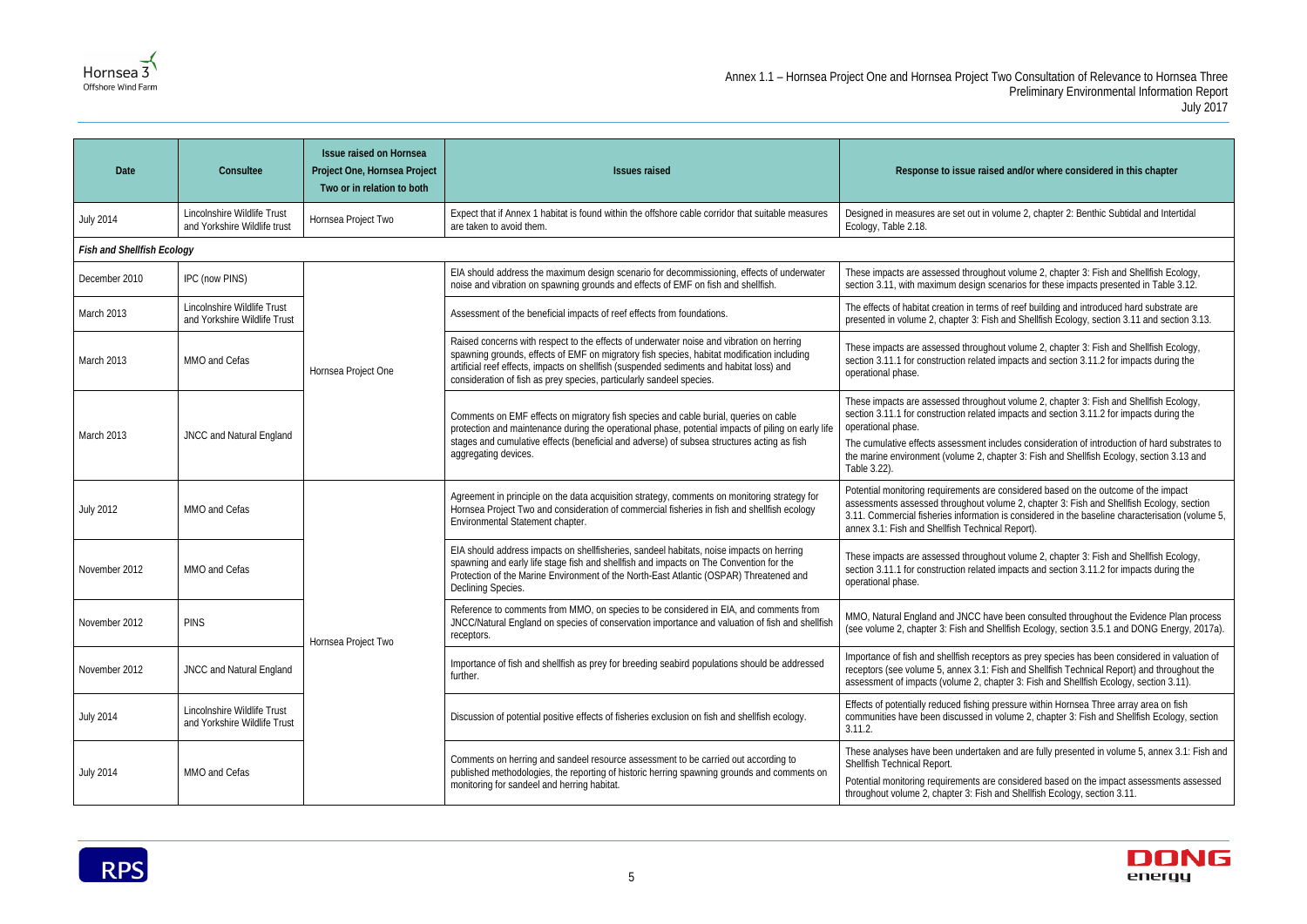

#### **Ised and/or where considered in this chapter**

uding survey data, are discussed in volume 2, chapter 3: 8.7.8 and volume 5, annex 3.1: Fish and Shellfish Technical

presented in volume 2, chapter 3: Fish and Shellfish  $3.13.2.$ 

ades a range of scenarios, refined throughout the EIA Marine Mammal Expert Working Group (EWG), that would he 2, chapter 4: Marine Mammals, section 4.11). Where ironmental Statement will present additional information that to help understand that the impacts assessed for the precautionary.

described for Natura 2000 sites scoped into the Hornsea hapter 4: Marine Mammals, section 4.7) and impacts have ort to Inform the Appropriate Assessment for Hornsea Three

e Habitats Directive and marine mammal features of these Beta favor been volume 2, chapter 4: Marine Mammals, section red within the Draft Report to Inform the Appropriate NG Energy, 2017b). Appropriate mitigation will be ne Mammal EWG.

be submitted alongside the Environmental Statement for the latest guidance from the MMO. Volume 2, chapter 4: usses the legislation in respect of EPS.

ice guidelines, the detail of which will be discussed and VG (see volume 2, chapter 4: Marine Mammals, section Statutory Nature Conservation Bodies (SNCBs) (February monitoring may not be required as recent scientific evidence I is a primary cause of corkscrew injury.

als, section 4.6.2 considers the southern North Sea porpoise. Consideration of the impact of Hornsea Three on e Draft Report to Inform the Appropriate Assessment for

noise have been assessed using the maximum design appropriate context so that the effects are not overestimated idis, section 4.13).

tussed with the Marine Mammal EWG for Hornsea Three et al. (2015) and agreed that a more refined approach rease in vessel disturbance (volume 2, chapter 4: Marine



| Date                         | Consultee                                                                    | <b>Issue raised on Hornsea</b><br>Project One, Hornsea Project<br>Two or in relation to both | <b>Issues raised</b>                                                                                                                                                                                                                                                                                            | Response to issue raised                                                                                                                                                                                                                                         |
|------------------------------|------------------------------------------------------------------------------|----------------------------------------------------------------------------------------------|-----------------------------------------------------------------------------------------------------------------------------------------------------------------------------------------------------------------------------------------------------------------------------------------------------------------|------------------------------------------------------------------------------------------------------------------------------------------------------------------------------------------------------------------------------------------------------------------|
|                              |                                                                              |                                                                                              | Limitations of data, including ability of otter and beam trawls to collect sandeel.                                                                                                                                                                                                                             | Limitations of the baseline data, includir<br>Fish and Shellfish Ecology, section 3.7.<br>Report.                                                                                                                                                                |
| <b>July 2014</b>             | Natural England                                                              |                                                                                              | Concerns with respect to noise contours presented in Hornsea Project Two assessment and<br>potential redistribution of fish within a relatively large area.                                                                                                                                                     | Full assessment of noise impacts is pre<br>Ecology, section 3.11.1 and section 3.1.                                                                                                                                                                              |
| <b>Marine Mammals</b>        |                                                                              |                                                                                              |                                                                                                                                                                                                                                                                                                                 |                                                                                                                                                                                                                                                                  |
| March 2013                   | JNCC and Natural England                                                     | Hornsea Project One                                                                          | Presentation of a most likely scenario would be useful to put the worst case into context.                                                                                                                                                                                                                      | Assessment for Hornsea Three includes<br>process and in consultation with the Ma<br>help explore potential effects (volume 2)<br>possible, the assessment in the Environ<br>will provide a more realistic context to he<br>maximum design scenario are very pred |
| March 2013                   | Rijkswaterstaat North Sea<br>(Ministry of Infrastructure<br>and Environment) | Hornsea Project One                                                                          | Consideration of proposed Natura 2000 sites and other areas of ecological importance for<br>transboundary impacts.                                                                                                                                                                                              | Marine mammal features have been de:<br>Three assessment (see volume 2, chap<br>been assessed within the Draft Report t<br>(DONG Energy, 2017b)                                                                                                                  |
| November 2012                | <b>PINS</b>                                                                  | Hornsea Project Two                                                                          | Information should be provided within the Environmental Statement which will assist the<br>decision maker to meet the duty of engaging with the Habitats Directive when licensing this<br>activity. Appropriate requirements to secure necessary mitigation should be agreed with Natural<br>England / the MMO. | European Sites designated under the H<br>sites have been described within this PE<br>4.7). These sites have been considered<br>Assessment for Hornsea Three (DONG<br>discussed and agreed with the Marine N                                                      |
| November 2012                | <b>PINS</b>                                                                  | Hornsea Project Two                                                                          | Potential risk to European Protected Species (EPS) should be set out in full.                                                                                                                                                                                                                                   | A draft EPS licence application will be s<br>Hornsea Three, in accordance with the<br>Marine Mammals, section 4.6.4 discuss                                                                                                                                      |
| November 2012/<br>April 2015 | PINS and Natural England                                                     | Hornsea Project Two                                                                          | Consideration of potential for vessels using ducted propellers to cause corkscrew injury to<br>harbour seal using the offshore cable corridor and mitigation measures required.                                                                                                                                 | Hornsea Three will follow best practice<br>agreed with the Marine Mammal EWG (<br>4.10). The most recent advice from Stat<br>2015) suggests that mitigation and mon<br>suggests that predation by grey seal is a                                                 |
| April 2015                   | Natural England                                                              | Hornsea Project Two                                                                          | Possible designation of a Special Area of Conservation (SAC) for harbour porpoise and<br>implications for the Hornsea Project Two EIA and Habitats Regulation Assessment (HRA).                                                                                                                                 | Volume 2, chapter 4: Marine Mammals,<br>candidate SAC (cSAC) for harbour porp<br>this cSAC has been addressed in the Di<br>Hornsea Three (DONG Energy, 2017b).                                                                                                   |
| April 2015                   | Natural England                                                              | Hornsea Project Two                                                                          | Consideration of piling noise from projects piling at the same time as Hornsea Project Two.                                                                                                                                                                                                                     | The cumulative impacts from subsea no<br>scenarios for each project and with appr<br>(volume 2, chapter 4: Marine Mammals,                                                                                                                                       |
| April 2015                   | Natural England                                                              | Hornsea Project Two                                                                          | Effects of vessel disturbance should be considered and possible tipping points.                                                                                                                                                                                                                                 | This issue has specifically been discuss<br>with reference to the study by Pirotta et<br>should be taken to try to quantify increas<br>Mammals, section 4.11).                                                                                                   |

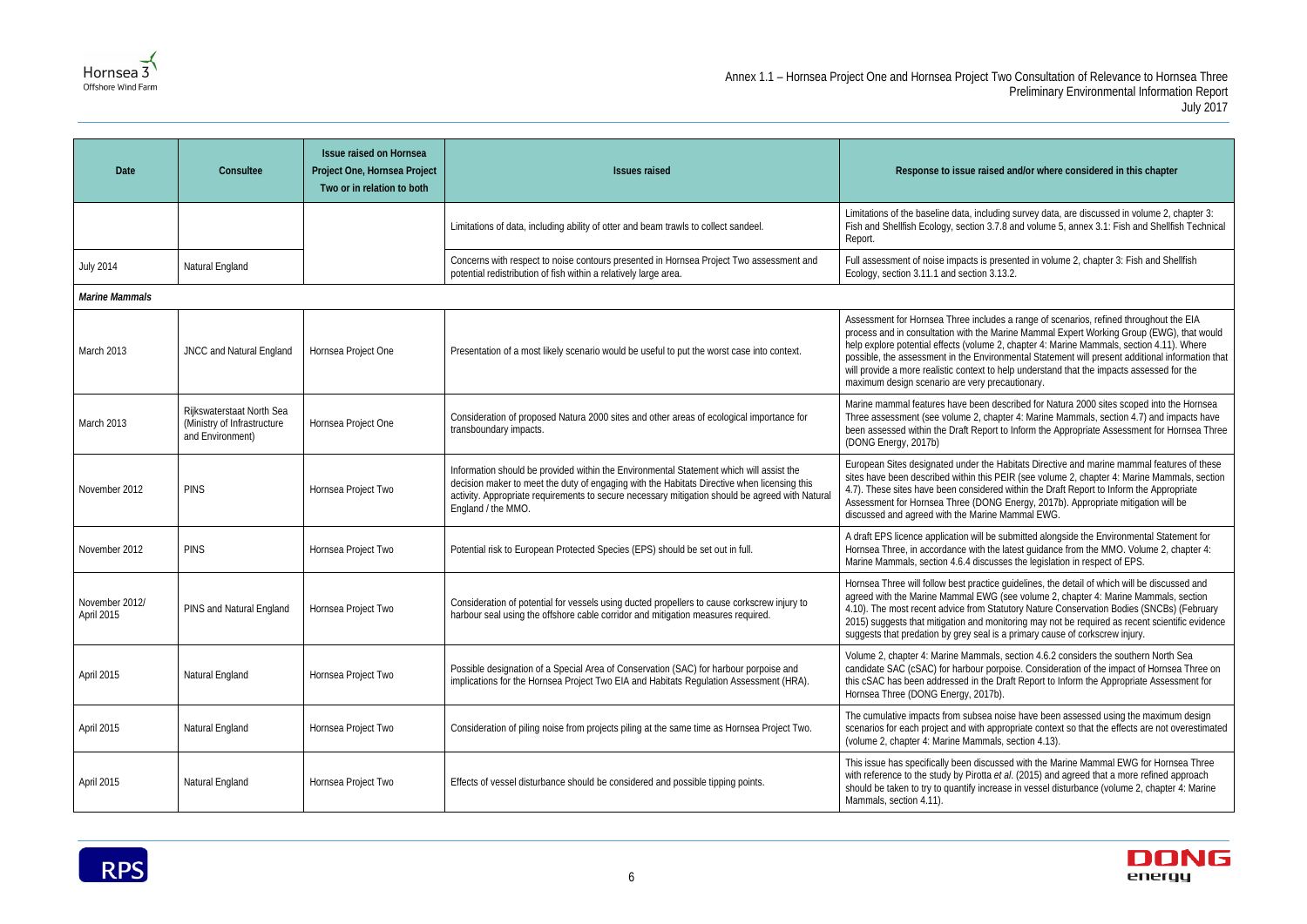

#### **Ised and/or where considered in this chapter**

ijury has been discussed in brief during the Marine Mammal with the intention to discuss in more detail with SNCBs at mmal Monitoring Plan (MMMP)) once project parameters htigation within volume 2, chapter 4: Marine Mammals,

to provide additional information to assess this impact based 1) and Harnois *et al.* (2015). The impact is considered to be therefore has been scoped out of further assessment.

y activities, was discussed with the Marine Mammal EWG, to injury rather than behaviour. Since injury will be mitigated ootential for cumulative effects. However, Natural England tial subsea noise should be included in the CEA to demonstrate that could occur. Cumulative effects of subsea noise, /plans is available are presented in volume 2, chapter 4: .<br>Due to uncertainty as to when seismic surveys will take to be used, and new guidance on the use of multi-beam in mic surveys have not been considered within the CEA.

hod (volume 2, chapter 4: Marine Mammals, section 4.6.5) : Marine Mammals, section 4.3) was consulted on and G. Aerial surveys were included for Hornsea Three to respect to harbour porpoise (volume 2, chapter 4: Marine

study area was discussed with the Marine Mammal EWG to be the same area as proposed for the reference Units (MUs) (volume 2, chapter 4: Marine Mammals,

e approach was agreed with the Marine Mammal EWG and at Cefas. At the time of drafting the PEIR, no formal efas via the MMO. The National Oceanic and Atmospheric NMFS, 2016) were applied to the assessment for injury les were applied in respect of behavioural disturbance (see als, section 4.11.1).



| Date             | Consultee                                          | <b>Issue raised on Hornsea</b><br>Project One, Hornsea Project<br>Two or in relation to both | <b>Issues raised</b>                                                                                                                                           | Response to issue rai                                                                                                                                                                                                                                                                                                                                                    |
|------------------|----------------------------------------------------|----------------------------------------------------------------------------------------------|----------------------------------------------------------------------------------------------------------------------------------------------------------------|--------------------------------------------------------------------------------------------------------------------------------------------------------------------------------------------------------------------------------------------------------------------------------------------------------------------------------------------------------------------------|
| April 2015       | Natural England                                    | Hornsea Project Two                                                                          | Use of noise reduction at source techniques and application to mitigation.                                                                                     | For Hornsea Three, mitigation for inj<br>EWG meeting (on 28 March 2017) v<br>post-consent (within the Marine Mar<br>have been refined (see proposed mi<br>section 4.11).                                                                                                                                                                                                 |
| April 2015       | Natural England                                    | Hornsea Project Two                                                                          | Entanglement with anchored monopiles.                                                                                                                          | A literature review was undertaken t<br>on studies by Benjamins et al. (2014<br>of low risk to marine mammals and t                                                                                                                                                                                                                                                      |
| April 2015       | Natural England                                    | Hornsea Project Two                                                                          | Cumulative assessment should take account of other activities including seismic surveys, gas<br>fields and Dutch military activities.                          | This issue, specifically Dutch military<br>highlighting that the effects related to<br>there was not considered to be the p<br>requested that information on potent<br>demonstrate the range of introduced<br>where information on other projects/<br>Marine Mammals, section 4.13.1). D<br>place, the nature of the equipment to<br>shallower water (JNCC, 2017), seisr |
| <b>July 2014</b> | The Wildlife Trusts (TWT)                          | Hornsea Project Two                                                                          | Query over adequacy of survey methodologies and extent of marine mammal study area. TWT<br>questioned why aerial surveys were not used in the assessment.      | For Hornsea Three, the survey meth<br>and study area (volume 2, chapter 4<br>agreed with the Marine Mammal EW<br>inform the baseline; particularly with<br>Mammals, Table 4.7).                                                                                                                                                                                          |
| <b>July 2014</b> | TWT and Whale and<br>Dolphin Conservation<br>(WDC) | Hornsea Project Two                                                                          | The study area for the CEA should include the whole North Sea e.g. for harbour porpoise, and<br>not be limited to the southern North Sea (i.e. SCANS block U). | For Hornsea Three the cumulative s<br>and was agreed, for each species, to<br>populations within the Management<br>section 4.7.1).                                                                                                                                                                                                                                       |
| <b>July 2015</b> | <b>WDC</b>                                         | Hornsea Project Two                                                                          | Concern over use of Southall et al. (2007) noise thresholds in the assessment.                                                                                 | For Hornsea Three the subsea noise<br>was also reviewed by acousticians a<br>response had been received from C<br>Administration (NOAA) thresholds (M<br>whilst Southall et al. (2007) guideline<br>volume 2, chapter 4: Marine Mamma                                                                                                                                    |

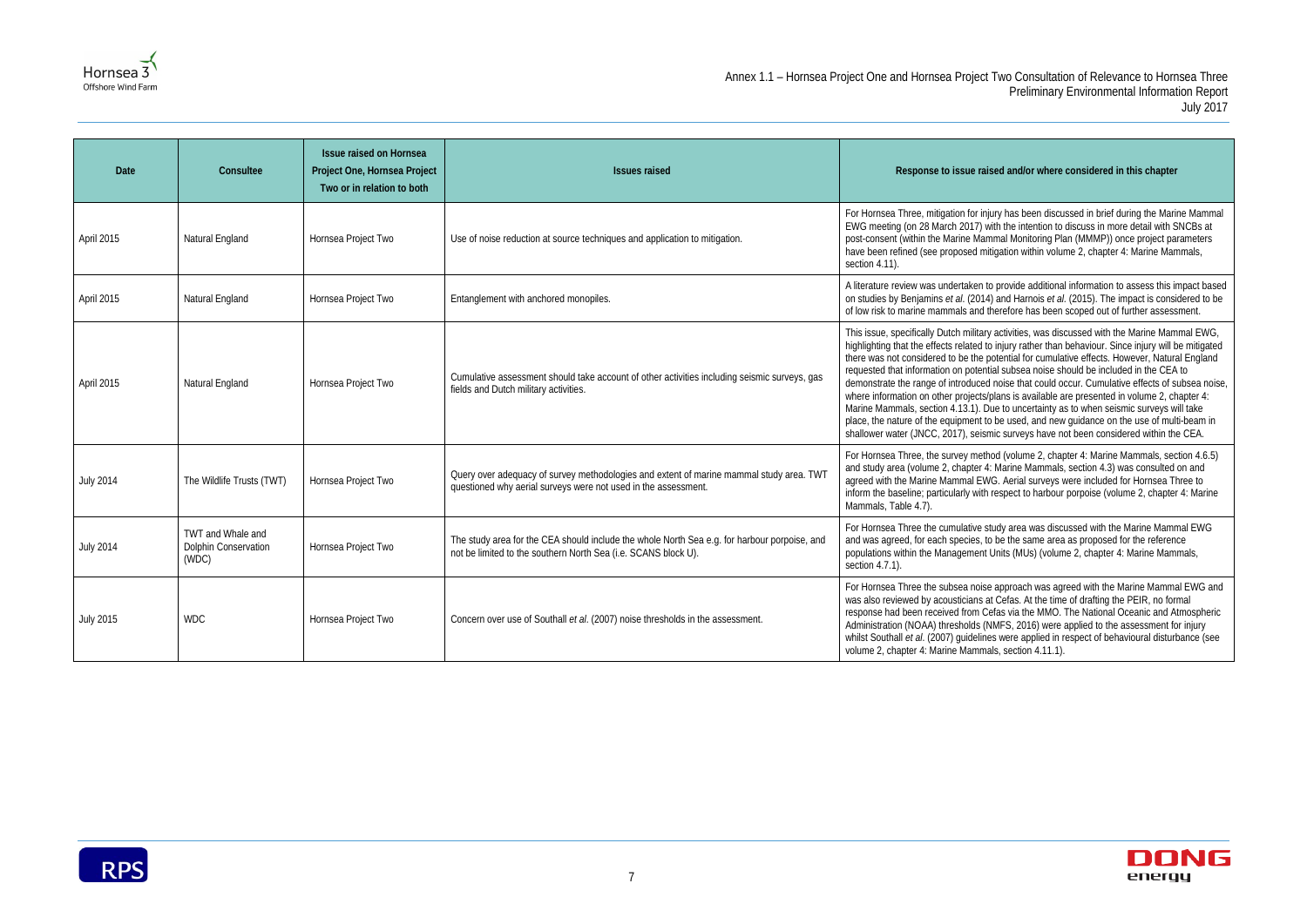

#### **Ised and/or where considered in this chapter**

and (2012) model options as appropriate for the data exates will be presented in volume 5, annex 5.3: Collision te to the Band collision risk model by Masden (2015) will be date allows for a better understanding of the uncertainty on impact of a wind farm development and provides has been absent.

the PEIR will focus on 'Basic' model Option 1 and use of the generic flight height information data (from nt understands Natural England's position regarding the the Extended model with site specific flight height data is the ision rates currently available and therefore provides the wever, the aerial survey programme for Hornsea Three is n April 2016 to February 2017 currently incorporated into the nex 5.3: Collision Risk Modelling and used in the current characterisation for the site is only partially complete. This of the proportion of birds at rotor height at Hornsea Three, set. Therefore at this stage only generic flight height 14) has been used to calculate collision risk estimates. t contemporary published information on avoidance rates ment. The avoidance rates recommended by Cook *et al.* t assessment where applicable and note any minor bint SNCB response.

Ific updates ongoing to the Cook *et al.* (2014) work with ed Model. Ongoing empirical data collection is underway oint Industry Project (ORJIP). Where the data allows, the 4 (the Extended Model) in using the combination of the specific flight height data. In the absence of adequate site cant favours the use of Option 3 (the Extended Model). The ationary 98% avoidance rate for gannet and kittiwake for absence of recommendations from Cook *et al.* (2014).

*i* joint SNCB response this chapter presents 'Basic' and rates of avoidance (volume 5, annex 5.3: Collision Risk



| Date                                                                             | Consultee                       | <b>Issue raised on Hornsea</b><br>Project One, Hornsea Project<br>Two or in relation to both | <b>Issues raised</b>                                                                                                                                                                                                                                                                                                                                                                                                                                                                                                                                                                                                                                                                                                                                                                                                                                                                                                                                                                                                                                                                                                                                                                                                                                                                                                                                                                              | Response to issue rai                                                                                                                                                                                                                                                                                                                                                                                                                                                                                                                                                                                                                                                                                                                                                                                                                                                                                                                                                                                                                                                                                                                                                                                                                                                                                                                       |
|----------------------------------------------------------------------------------|---------------------------------|----------------------------------------------------------------------------------------------|---------------------------------------------------------------------------------------------------------------------------------------------------------------------------------------------------------------------------------------------------------------------------------------------------------------------------------------------------------------------------------------------------------------------------------------------------------------------------------------------------------------------------------------------------------------------------------------------------------------------------------------------------------------------------------------------------------------------------------------------------------------------------------------------------------------------------------------------------------------------------------------------------------------------------------------------------------------------------------------------------------------------------------------------------------------------------------------------------------------------------------------------------------------------------------------------------------------------------------------------------------------------------------------------------------------------------------------------------------------------------------------------------|---------------------------------------------------------------------------------------------------------------------------------------------------------------------------------------------------------------------------------------------------------------------------------------------------------------------------------------------------------------------------------------------------------------------------------------------------------------------------------------------------------------------------------------------------------------------------------------------------------------------------------------------------------------------------------------------------------------------------------------------------------------------------------------------------------------------------------------------------------------------------------------------------------------------------------------------------------------------------------------------------------------------------------------------------------------------------------------------------------------------------------------------------------------------------------------------------------------------------------------------------------------------------------------------------------------------------------------------|
| <b>Offshore Ornithology</b>                                                      |                                 |                                                                                              |                                                                                                                                                                                                                                                                                                                                                                                                                                                                                                                                                                                                                                                                                                                                                                                                                                                                                                                                                                                                                                                                                                                                                                                                                                                                                                                                                                                                   |                                                                                                                                                                                                                                                                                                                                                                                                                                                                                                                                                                                                                                                                                                                                                                                                                                                                                                                                                                                                                                                                                                                                                                                                                                                                                                                                             |
| October 2013<br>(Hornsea Project One)<br>and April 2015<br>(Hornsea Project Two) | <b>JNCC and Natural England</b> | Hornsea Project One and<br>Hornsea Project Two                                               | During Hornsea Project One, JNCC and Natural England recommend the use of the 'Basic'<br>Band model (Options 1 or 2), not the 'Extended' Band Model (Options 3 and 4). This current<br>advice is based on reservations regarding some of the assumptions underpinning these options<br>and in particular stems from the uncertainty around the appropriateness of applying Avoidance<br>Rates derived using the 'Basic' Band model to the 'Extended' Band model.<br>During Hornsea Project Two, Natural England did not support the use of Option 4 of the Band<br>Model for undertaking assessment of the risk of collision. Natural England acknowledged that<br>the Extended Band Model (option 3 and 4) is a more refined mathematical model that considers<br>the effect of flight height distribution of birds within the rotor swept area on the probability of<br>collision, there are key methodological issues that need to be resolved in order to validate<br>outputs from Extended Band Model. Natural England advised that the Basic Band Model (Band<br>2012) is used to estimate collision risks, using either Option 1 or Option 2 depending on the<br>availability and suitability of site specific data. Natural England advise the presentation of both<br>Option 2 and Option 1 outputs for several species due to uncertainties in the site specific flight<br>height data. | Collision risk outputs using those Ba<br>available, and a range of avoidance<br>Risk Modelling. Moreover, the updat<br>used where possible. The model up<br>associated with the predicted collisio<br>confidence limits, which previously h<br>When using the Band (2012) model,<br>'Extended' model Option 3, making (<br>Johnston et al., 2014). The Applican<br>Extended Band model but believes t<br>most accurate predictor of likely colli<br>most robust impact assessment. Ho<br>not yet complete with only data from<br>analyses presented in volume 5, ann<br>assessment. As such, the baseline of<br>has implications for the calculation o<br>not least a limited flight height datas<br>information (from Johnston et al., 20<br>Cook et al. (2014) provides the most<br>that can inform the collision assessn<br>(2014) are applied within the current<br>variations, where identified, by the jo<br>There is no awareness of any specif<br>respect to application to the Extende<br>through the Offshore Renewables Jo<br>Applicant favours the use of Option<br>most sophisticated model and site s<br>specific flight height data, the Applic<br>Applicant has implemented a precau<br>Options 3 (Extended Model) in the a<br>In light of Cook et al. (2014) and the<br>'Extended' CRM outputs at various r<br>Modelling). |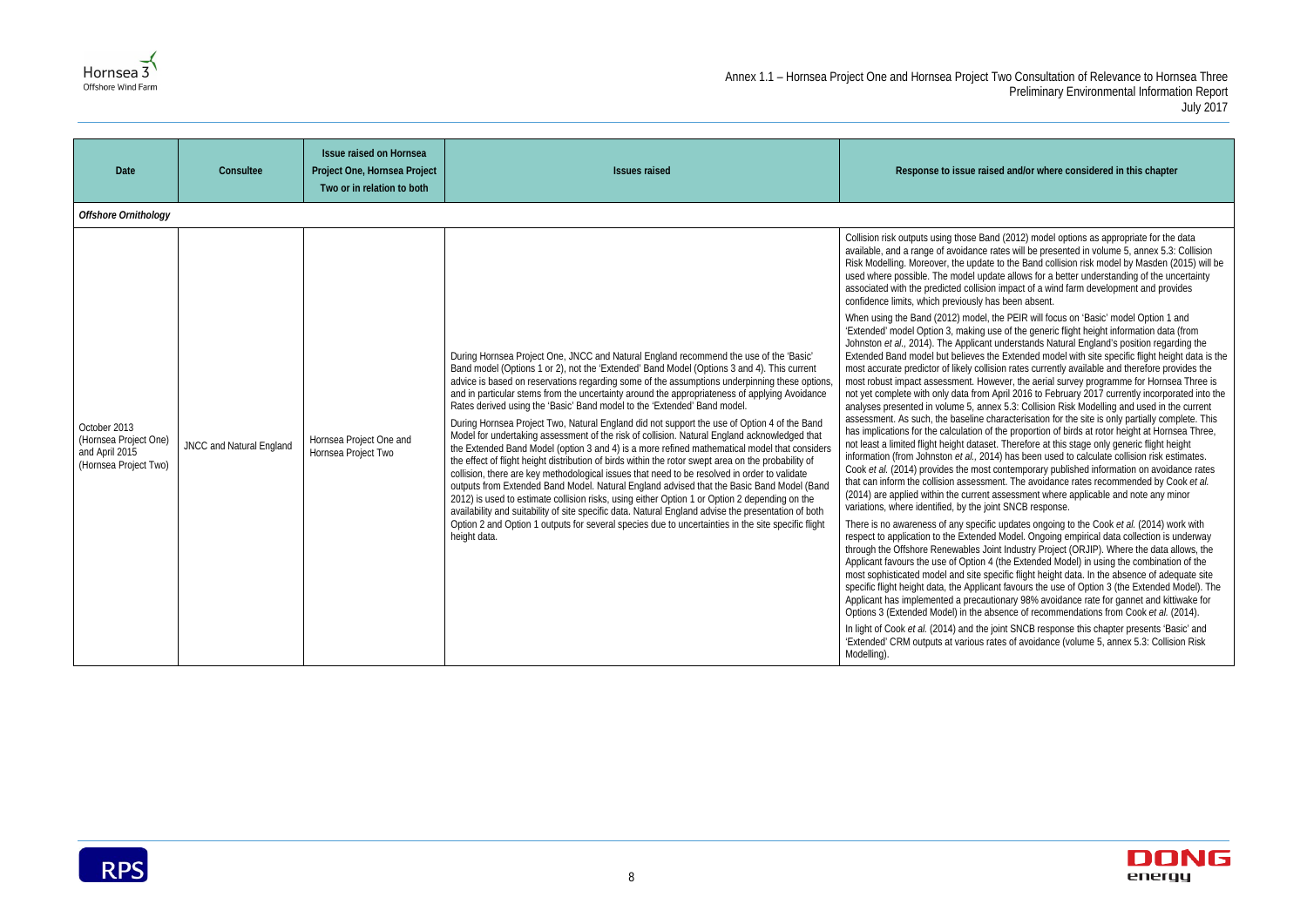#### **Ised and/or where considered in this chapter**

used for the project-specific baseline surveys. In this ice of using a mathematical principle called parallax effect is a bird from aerial imagery. The aerial survey programme for with only data from April 2016 to February 2017 currently ented in volume 5, annex 5.3: Collision Risk Modelling and such, the baseline characterisation for the site is only ions for the calculation of the proportion of birds at rotor limited flight height dataset. Therefore at this stage only m Johnston et al., 2014) has been used to calculate collision and collision risk model by Masden (2015) will be used allows for a better understanding of the uncertainty on impact of a wind farm development and provides has been absent.

ers as advised, other than for assessment of temporary detions within Hornsea Three only are considered.

ts of operational displacement will be assessed for each nce presented in Natural England and JNCC (2012). The ut the most sensitive species for which a 4 km buffer should km buffer around the wind farm footprint should be used. A rtality figures will be presented within a table, following the dance presented in Natural England and JNCC (2012). A selected within the table to take forward for the purposes of ature and expert knowledge. See volume 2, chapter 5: on the approach to assessing displacement.

y coverage either temporarily or spatially have occurred or en further discussion will be provided.

cies group, have been assigned to species pro-rata

collision mortality and displacement have been provided  $\text{thology}, \text{section } 5.11.2$ )

S for each species will be defined by breeding colony nsea Three. Connectivity is determined through analyses of g features.

abird populations, BDMPS will be defined by the speciesed by Furness (2015). Migratory species will be dealt with es (e.g. Wright *et al.*, 2012).



| Date                                                                             | Consultee                | <b>Issue raised on Hornsea</b><br>Project One, Hornsea Project<br>Two or in relation to both | <b>Issues raised</b>                                                                                                                                                                                                                                                                                                                                                                                                                                                                                                                                                                                                                                                                                                                                                                                                                                                                                                                                                                                                                                                                                                                                   | Response to issue rai:                                                                                                                                                                                                                                                                                                                                                                                                                                                                                                                      |
|----------------------------------------------------------------------------------|--------------------------|----------------------------------------------------------------------------------------------|--------------------------------------------------------------------------------------------------------------------------------------------------------------------------------------------------------------------------------------------------------------------------------------------------------------------------------------------------------------------------------------------------------------------------------------------------------------------------------------------------------------------------------------------------------------------------------------------------------------------------------------------------------------------------------------------------------------------------------------------------------------------------------------------------------------------------------------------------------------------------------------------------------------------------------------------------------------------------------------------------------------------------------------------------------------------------------------------------------------------------------------------------------|---------------------------------------------------------------------------------------------------------------------------------------------------------------------------------------------------------------------------------------------------------------------------------------------------------------------------------------------------------------------------------------------------------------------------------------------------------------------------------------------------------------------------------------------|
| October 2013<br>(Hornsea Project One)<br>and April 2015<br>(Hornsea Project Two) | JNCC and Natural England | Hornsea Project Two                                                                          | Natural England raised during Hornsea Project Two the issue of inherent uncertainty around the<br>outputs of the Collision Risk Modelling (CRM), some of which comes from natural variability in<br>the input data (e.g. monthly counts of birds) and some of which is due to imperfect<br>understanding of how systems work (e.g. avoidance rates and collision models). It was<br>considered that variability and uncertainty in the site specific percentage of birds at collision<br>height (PCH) information needs to be accounted for in CRM, in particular given the concerns<br>about the ability of boat based observers to accurately assign birds in flight to 5m flight height<br>bands as well as other uncertainties and variability in the data. Where site specific data on flight<br>heights are used in the CRM, Natural England requested methods be considered for<br>incorporating the uncertainty in PCH figures derived from the boat based survey data in the<br>assessment of collision risk so that the effects of uncertainty in the input data on the<br>assessment of population impacts can be understood and evaluated. | Digital video aerial survey has been<br>approach the well-established practi-<br>used to compute the flight height of a<br>Hornsea Three is not yet complete w<br>incorporated into the analyses prese<br>used in the current assessment. As :<br>partially complete. This has implicati<br>height at Hornsea Three not least a<br>generic flight height information (fror<br>risk estimates. The update to the Ba<br>where possible. The model update a<br>associated with the predicted collisic<br>confidence limits, which previously h |
| October 2013<br>(Hornsea Project One)<br>and April 2015<br>(Hornsea Project Two) | JNCC and Natural England | Hornsea Project One and<br>Hornsea Project Two                                               | During Hornsea Project One, JNCC and Natural England advised the use of a generic 2 km<br>buffer for all but the most sensitive species (divers and sea ducks which require a 4 km buffer).<br>Natural England raised during Hornsea Project Two that the guidance in the interim<br>displacement advice note (Natural England and JNCC, 2012) should be followed. Impacts<br>should be calculated and presented using the full range of mortality rates (0 to 10%) and<br>displacement rates (30 to 70%) for key species.                                                                                                                                                                                                                                                                                                                                                                                                                                                                                                                                                                                                                             | The PEIR uses 2 km and 4 km buffe<br>construction effects, where the popu<br>The spatial extent to which the effect<br>species will follow the interim guidan<br>guidance recommends that, for all be<br>be used (divers and seaducks), a 2 l<br>range of displacement rates and mo<br>recommendations of the interim guid<br>single level of displacement will be s<br>assessment based on available litera<br>Offshore Ornithology, section 5.6.4 o                                                                                       |
| <b>July 2014</b>                                                                 | Natural England          | Hornsea Project Two                                                                          | Natural England advised for Hornsea Project Two that there is inadequate discussion around<br>the effect of incomplete surveys in the individual species accounts, which variability in survey<br>coverage has not been adequately accounted for and can be misinterpreted.                                                                                                                                                                                                                                                                                                                                                                                                                                                                                                                                                                                                                                                                                                                                                                                                                                                                            | Currently no issues regarding survey<br>are anticipated. If problems arise the                                                                                                                                                                                                                                                                                                                                                                                                                                                              |
| October 2013                                                                     | JNCC and Natural England | Hornsea Project One                                                                          | There were queries regarding how proportioning was been undertaken for unidentified birds.<br>There was noted inconsistency between the Technical Report and Appendix C as to how<br>unidentified individuals were apportioned to corresponding species. Clarification was requested<br>on exactly what methodology was used. Without this clarity, it was stated to be difficult to have<br>certainty in the estimates provided for those species where unidentified groupings (from the<br>survey data) may be relevant.                                                                                                                                                                                                                                                                                                                                                                                                                                                                                                                                                                                                                             | Unidentified birds assigned to a spec<br>according to the ratio of species.                                                                                                                                                                                                                                                                                                                                                                                                                                                                 |
| October 2013 and July<br>2014                                                    | JNCC and Natural England | Hornsea Project One and<br>Hornsea Project Two                                               | During Hornsea Project One, Natural and JNCC advises that for adequate assessment of EIA<br>impacts in particular, it was considered important to present predicted mortality (from collision<br>and displacement) against a range of appropriate population scales. Particularly important is to<br>characterise and define the Biologically Defined Minimum Population Scale (BDMPS) for each<br>receptor species.<br>During Hornsea Project Two, Natural England noted that it was not always clear when BDMPS<br>population scales have been used for each species for the different seasons and what the<br>population size relevant to these scales are and what the justification/evidence for the different<br>scales is.                                                                                                                                                                                                                                                                                                                                                                                                                      | Full seasonal breakdowns of overall<br>(volume 2, chapter 5: Offshore Ornit<br>For the breeding season the BDMPS<br>populations with connectivity to Horr<br>the likely foraging ranges of breeding<br>During the non-breeding season sea<br>specific seabird populations present<br>separately using specific data source                                                                                                                                                                                                                  |

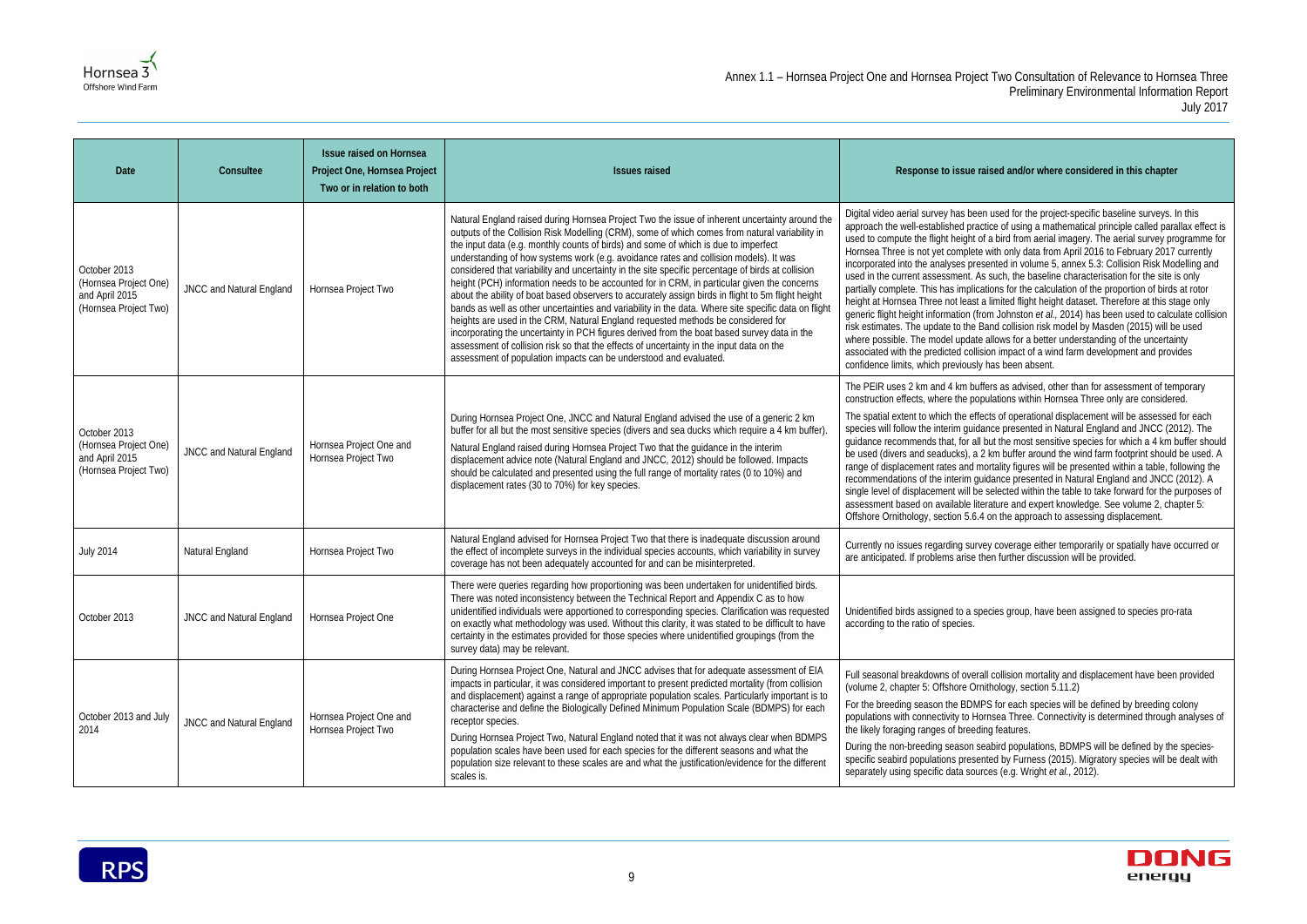Annex 1.1 – Hornsea Project One and Hornsea Project Two Consultation of Relevance to Hornsea Three Preliminary Environmental Information Report July 2017

#### **Ised and/or where considered in this chapter**

Superseded by Wade et al., (2016). This will be the primary vity scores of receptors except in cases where impacts are cies are not included. Where this is the case, other standard 2009) and Langston (2010) will be consulted.

ea Three and 4 km buffer have not been scaled to produce population estimates. Data for the Hornsea Three plus 2 km iom GIS files and distance analysis applied to derive

cts individuals may sustain as a consequence of Hornsea relevant biological seasons and the appropriate reference s (2015) and Kober *et al.* (2010), refined with existing data expert opinion. For most species, there is an overlap Is are migrating and breeding in the North Sea. Moreover free breeding season nested within the wider temporally tion-free breeding season is defined as that part of the migration of the species is not occurring in UK waters. See Characterisation Report on seasonal definitions.

idered cumulatively alongside Hornsea Three have been current stage within the planning and development process Ornithology, section 5.12). Where possible data are CEA in a "common currency" as discussed in volume 2,  $:$ tion 5.13.2.



| Date             | Consultee                                                                        | <b>Issue raised on Hornsea</b><br>Project One, Hornsea Project<br>Two or in relation to both | <b>Issues raised</b>                                                                                                                                                                                                                                                                                                                                                                                                                                                                                                                                                                                                                                                                                                                                                                                                                                                                                                                                                                                                                                                                                                                                                                                                                                                                                                                                                                                                                                                                                                                                                                                                                                     | Response to issue rais                                                                                                                                                                                                                                                                                                                                           |
|------------------|----------------------------------------------------------------------------------|----------------------------------------------------------------------------------------------|----------------------------------------------------------------------------------------------------------------------------------------------------------------------------------------------------------------------------------------------------------------------------------------------------------------------------------------------------------------------------------------------------------------------------------------------------------------------------------------------------------------------------------------------------------------------------------------------------------------------------------------------------------------------------------------------------------------------------------------------------------------------------------------------------------------------------------------------------------------------------------------------------------------------------------------------------------------------------------------------------------------------------------------------------------------------------------------------------------------------------------------------------------------------------------------------------------------------------------------------------------------------------------------------------------------------------------------------------------------------------------------------------------------------------------------------------------------------------------------------------------------------------------------------------------------------------------------------------------------------------------------------------------|------------------------------------------------------------------------------------------------------------------------------------------------------------------------------------------------------------------------------------------------------------------------------------------------------------------------------------------------------------------|
| <b>July 2014</b> | Natural England                                                                  | Hornsea Project Two                                                                          | Natural England raised during Hornsea Project Two that although sensitivity scores from<br>Furness and Wade (2012) and Langston (2010) were presented, the overall risk value allocated<br>to species is taken as the highest score across the table from Langston (2010), this downgrades<br>the vulnerability of a number of species to collision risk. Natural England do not support the use<br>of Langston (2010) in the context of defining sensitivity.                                                                                                                                                                                                                                                                                                                                                                                                                                                                                                                                                                                                                                                                                                                                                                                                                                                                                                                                                                                                                                                                                                                                                                                           | Furness and Wade (2012) has been<br>reference used to inform the sensitiv<br>not included or where particular spec<br>references such as Maclean et al. (2                                                                                                                                                                                                       |
| <b>July 2014</b> | Natural England                                                                  | Hornsea Project Two                                                                          | Natural England raise during Hornsea Project Two, that it is not clear how the population<br>estimates for birds in the project plus 2 km buffer have been derived from the Hornsea Project<br>Two array area and 4 km buffer population estimates. In particular, whether the number of birds<br>analysed as being in the project plus 2 km buffer is based on survey data corresponding only to<br>this area or whether it has been derived by scaling down the population totals from the wider<br>Hornsea Project Two array area and 4km buffer area. It would be helpful if the monthly bird data<br>for the Project and 2km buffer could be presented in the same format that the Hornsea Project<br>Two array area and 4 km buffer data are presented throughout the reports (e.g. in Table 7.24 of<br>the Ornithology Technical Report).                                                                                                                                                                                                                                                                                                                                                                                                                                                                                                                                                                                                                                                                                                                                                                                                         | The population estimates for Hornse<br>the Hornsea Three and 2 km buffer p<br>buffer polygon has been extracted fre<br>population and density estimates.                                                                                                                                                                                                         |
| October 2013     | JNCC and Natural England                                                         | Hornsea Project One                                                                          | Natural England and JNCC advised that breeding seasons are carefully defined in the<br>assessment, with reference to a range of relevant literature. Natural England and JNCC<br>recognised that there is uncertainty surrounding an exact approach to this and welcomed further<br>discussion and clarification with the Applicants over the definition of seasons for some key<br>species (for example auks and kittiwakes). The breeding season should be considered as<br>beginning before egg-laying: whilst prospecting visits to colonies in the winter months should not<br>be incorporated into the season used, we would expect the start of the defined breeding season<br>to reflect the peak arrival of breeding birds to their colonies, based on best available evidence.<br>The close of the breeding season should also be chosen carefully with respect to<br>fledging/colony departure, as it will have a significant bearing on the definition of the post-<br>breeding season.<br>During Hornsea Project Two, Natural England noted that the breeding seasons used for seabird<br>species follows those used during the Hornsea Project One application. This is an area where<br>there is the potential for ongoing debate about the most appropriate definition of due to<br>variations between colonies and the literature. The work that Natural England has<br>commissioned to look at non-breeding season population scales for seabird species may result<br>in updates to our advice on appropriate seasonal divisions to use in the assessment. The final<br>results of this work will be available in the autumn of 2014. | Impact on bird populations from effer<br>Three will be assessed in relation to<br>populations as derived from Furness<br>from the former Hornsea Zone and e<br>between the times of year when bird<br>Furness (2015) defines a migration-f<br>defined breeding season. The migrat<br>breeding season, when substantial n<br>section 1.3.5 of annex 5.1: Baseline |
| October 2013     | JNCC, Natural England and<br>Royal Society for the<br>Protection of Birds (RSPB) | Hornsea Project One                                                                          | Natural England and JNCC welcomed the tiered approach demonstrated by the Applicants in<br>their Environmental Statement as a means of characterising cumulative impacts into various<br>tiers of projects already consented versus those further back in the consenting process.<br>However, they highlighted the need for impacts to be considered in light of revised regional<br>population scales for EIA elements of receptor species. Moreover, it was considered necessary<br>that any assessment be presented, as far as is possible, in a "common currency" between<br>developments (i.e. it is confusing to present CRM figures at a range of avoidance rates and from<br>different models within a CEA). The amalgamation of qualitative and quantitative assessments<br>requires careful consideration. Consequently, Natural England and JNCC did not conclude that<br>the Hornsea development does not have an adverse effect on key species from certain Special<br>Protection Areas (SPAs), or an impact at an EIA level, for a number of species, based on the<br>current information presented by the developer.                                                                                                                                                                                                                                                                                                                                                                                                                                                                                                                      | All relevant projects and plans consid<br>allocated into 'Tiers', reflecting their o<br>(see volume 2, chapter 5: Offshore C<br>presented from other projects in the<br>chapter 5: Offshore Ornithology, sec                                                                                                                                                     |

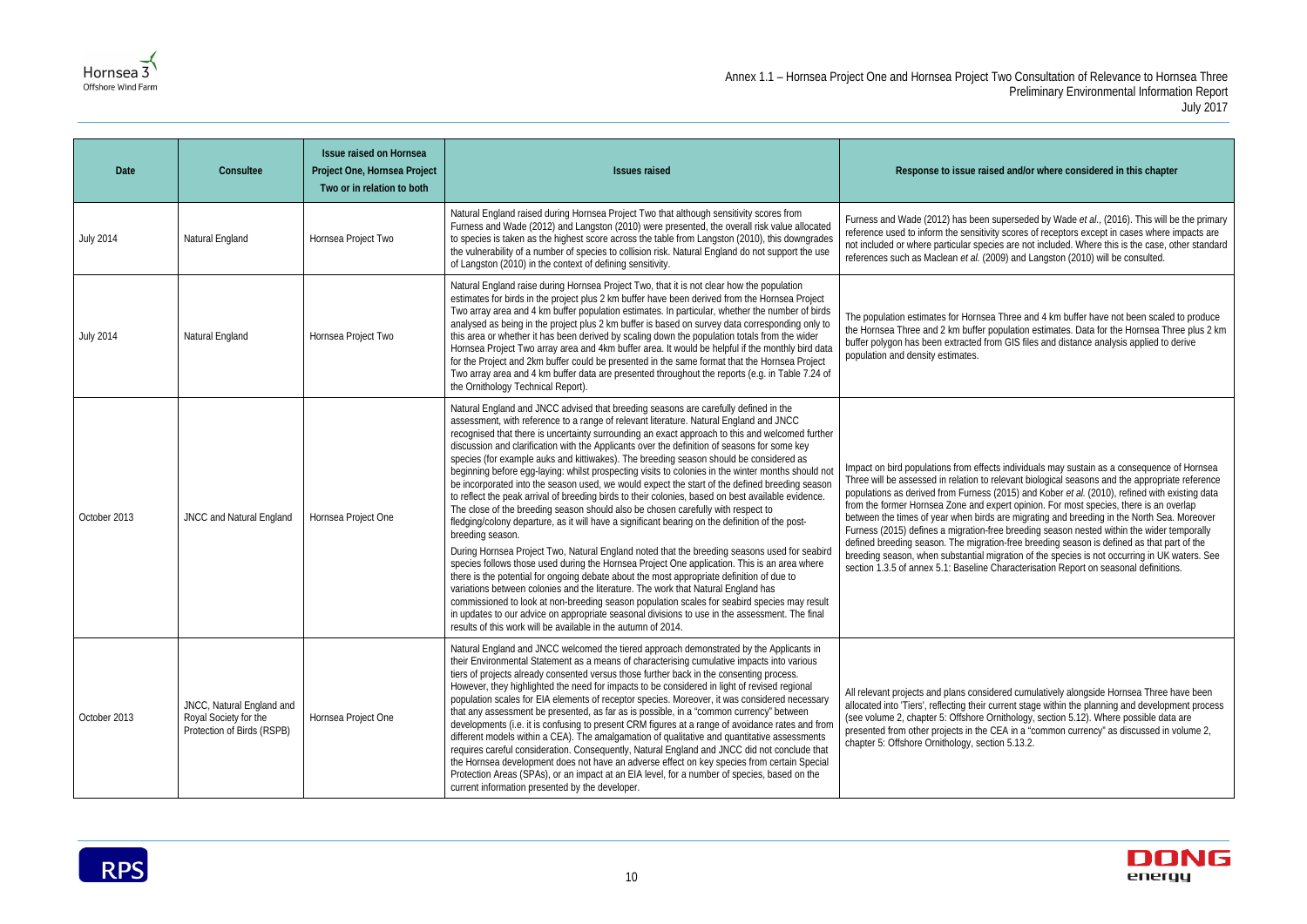

#### **Ised and/or where considered in this chapter**

resented within the PEIR, including RSPB's preferred eding season of 98.0 and for non-breeding season of 98.9

Iornsea Three are primarily based on a research project Cook *et al.* 2014) which indicated appropriate avoidance annet, kittiwake, lesser black-backed gull, herring gull and JNCC et al. (2014) clarified that it was SNCB advice to use pplying the Basic version of the model. Cook *et al.* (2014) makes no recommendation recommendation and included and model ed kittiwakes due to a lack of species-specific data. For of the model to kittiwake and gannet, it is proposed that a assumed, considered as suitably precautionary based on the d (2013).

resented in PEIR. The British Trust for Ornithology (BTO) (Cook *et al.* 2014) has made the recommendation that a ppropriate for the 'Basic' Band Model. The report did not or the 'Extended' Band Model. On 25 November 2014, the Gook *et al.* (2014). The SNCBs in general supported the Basic Model avoidance rate of 98.9 ( $\pm$  0.2 SD). Cook *et al.* egarding avoidance rates for use with the Extended Band ecies-specific data. For application of the Extended version d that a minimum avoidance rate of 98% is assumed, based on the findings of SMart Wind and Forewind (2013).

ers following the interim guidance presented in Natural an for assessment of temporary construction effects, where e only are considered.

the draft Marine Licence for Hornsea Three is likely to rt of PCM.

safety zones of 500 m around construction and major rational phase, it has been assumed that 500 m safety anned platforms. The impact on safety zones has therefore beta is set out in volume 2, chapter 6: Commercial 6.8.

Tree, alongside MCZs and SACs, as well as other projects, Vorth Sea, are considered within the CEA presented in sheries, section 6.13 below.

s and how they are considered in this assessment is Commercial Fisheries, Table 6.8.



| Date                        | Consultee                                                        | <b>Issue raised on Hornsea</b><br>Project One, Hornsea Project<br>Two or in relation to both | <b>Issues raised</b>                                                                                                                                                                                                                                                                                                                                                                                                                                                      | Response to issue raised                                                                                                                                                                                                                                                                                                                                                                                                                                                                                                                                                |
|-----------------------------|------------------------------------------------------------------|----------------------------------------------------------------------------------------------|---------------------------------------------------------------------------------------------------------------------------------------------------------------------------------------------------------------------------------------------------------------------------------------------------------------------------------------------------------------------------------------------------------------------------------------------------------------------------|-------------------------------------------------------------------------------------------------------------------------------------------------------------------------------------------------------------------------------------------------------------------------------------------------------------------------------------------------------------------------------------------------------------------------------------------------------------------------------------------------------------------------------------------------------------------------|
| October 2013                | JNCC and Natural England                                         | Hornsea Project One                                                                          | Natural England and JNCC did not agree with 99% avoidance rate for gannets as the sole basis<br>for assessment of collision impacts. Natural England and JNCC feel the presentation of collision<br>mortality estimates at both 98% and 99% avoidance rates is appropriate.                                                                                                                                                                                               | A range of avoidance rates will be prese<br>avoidance rate for gannet in the breedin<br>for the basic model.<br>The proposed avoidance rates for Horns<br>commissioned by Marine Scotland (Coo<br>rates for five key seabird species (ganne<br>great black-backed gull), noting that JNO<br>a rate of 98.9% for kittiwake when apply<br>makes no recommendation regarding av<br>for northern gannets and black-legged k<br>application of the Extended version of th<br>minimum avoidance rate of 98% is assu<br>findings of SMart Wind and Forewind (2)                |
| October 2013                | <b>RSPB</b>                                                      | Hornsea Project One                                                                          | In particular, the use of 99% avoidance rate for gannets, and 1 km buffer for auk displacement.<br>It was understood that the use of Band Option 4 for CRM is under review by both Scottish<br>Natural Heritage and Marine Scotland. Pending the outcome of these reviews, the RSPB cannot<br>accept the outputs from models using this method.                                                                                                                           | A range of avoidance rates will be prese<br>report on behalf of Marine Scotland (Co<br>gannet avoidance rate of 98.9% is appro<br>however make a recommendation for th<br>SNCBs published their responses to Co<br>conclusions of the report including a Bas<br>(2014) makes no recommendation regar<br>model for gannet due to a lack of specie<br>of the model to gannet, it is proposed th<br>considered as suitably precautionary ba<br>The PEIR uses 2 km and 4 km buffers fo<br>England and JNCC (2012), other than fo<br>the populations within Hornsea Three or |
| October 2013                | <b>RSPB</b>                                                      | Hornsea Project One                                                                          | Given the importance of the area to seabirds and the uncertainty over the Project's impacts,<br>should consent be granted then a robust package of post-construction monitoring (PCM) was<br>considered essential. The results of this PCM should inform Hornsea Project Two, and Hornsea<br>Project Two should not be accepted without such information. The RSPB's comments on<br>Hornsea Project One were given without prejudice to our views on Hornsea Project Two. | Comment noted. It is accepted that the o<br>include ornithological surveys as part of                                                                                                                                                                                                                                                                                                                                                                                                                                                                                   |
| <b>Commercial Fisheries</b> |                                                                  |                                                                                              |                                                                                                                                                                                                                                                                                                                                                                                                                                                                           |                                                                                                                                                                                                                                                                                                                                                                                                                                                                                                                                                                         |
| February 2011               | North Sea Demersal<br>Regional Advisory Council<br>(RAC) meeting | Hornsea Project One and<br>Hornsea Project Two                                               | Queries are raised over the extent of Safety Zones around operational turbines.                                                                                                                                                                                                                                                                                                                                                                                           | Hornsea Three intends to apply for safe<br>maintenance works. During the operatio<br>zones will also be sought around manne<br>been considered within the impact asset<br>Fisheries, section 6.11 and in Table 6.8.                                                                                                                                                                                                                                                                                                                                                     |
| August 2012                 | National Federation of<br>Fishermen's Organisations<br>(NFFO)    | Hornsea Project One and<br>Hornsea Project Two                                               | Cumulative impacts of Special Areas of Conservation (SACs) and Marine Conservation Zones<br>(MCZs) - reasonable to assume mobile gears will be excluded.<br>Queries are raised over the extent of Safety Zones around operational turbines.                                                                                                                                                                                                                               | The cumulative effect of Hornsea Three<br>plans and activities in the southern Nortl<br>volume 2, chapter 6: Commercial Fisher<br>As above, the extent of Safety Zones an<br>summarised in volume 2, chapter 6: Cor                                                                                                                                                                                                                                                                                                                                                     |

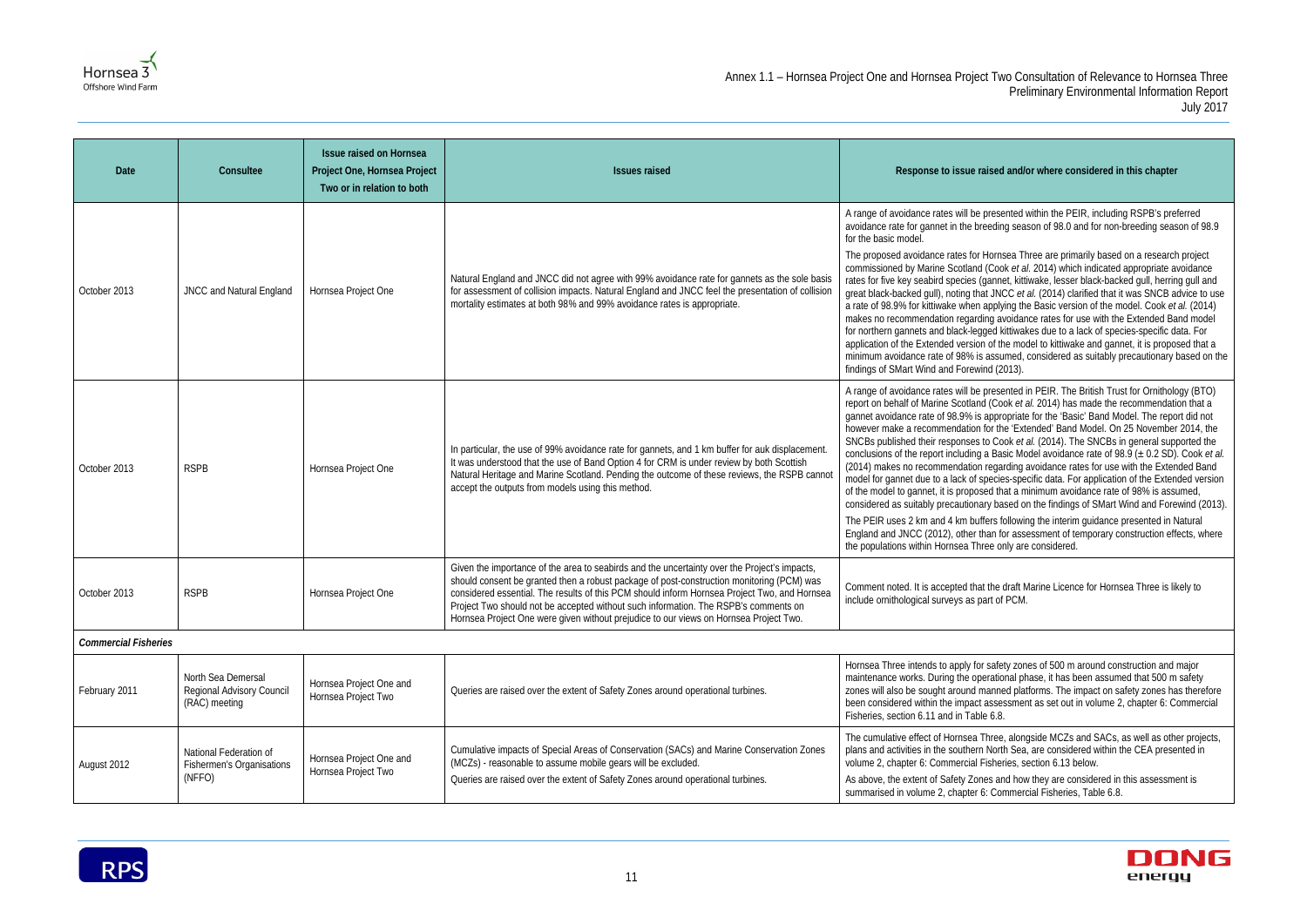### **Ised and/or where considered in this chapter**

: Fish and Shellfish Ecology.

ssed within chapter 3: Fish and Shellfish Ecology, and in sheries, section 6.11.

rements is assessed in volume 2, chapter 6: Commercial

ps resource are considered in detail within chapter 3: Fish rmed the commercial fisheries EIA (volume 2, chapter 6:

ed at an ICES level for the Botney Gutt Functional Unit. anding and have not informed the EIA.

2, chapter 6: Commercial Fisheries, Figure 6.15 and has volume 2, chapter 6: Commercial Fisheries, section 6.7 as Ime 2, chapter 6: Commercial Fisheries, section 6.11)).

If the meeting inform the baseline assessment (volume 2, ection 6.7 and volume 5, annex 6.1: Commercial Fisheries

istics has been analysed and presented in volume 5, annex I Report.

, for these vessels has been obtained, together with VMS ic Research and is presented within volume 5, annex 6.1:

tion for all cables are provided in volume 2, chapter 6:

ement is acknowledged within the gear conflict impact to Commercial Fisheries, section 6.11).

hapter 3: Fish and Shellfish Ecology.

Tree, alongside European Marine Sites (including MCZs) plans and activities in the southern North Sea, are d in volume 2, chapter 6: Commercial Fisheries, section

on inform the baseline (volume 2, chapter 6: Commercial , annex 6.1: Commercial Fisheries Technical Report).

tion Framework (DCF) includes landings by French vessels seline (volume 2, chapter 6: Commercial Fisheries, section nercial Fisheries Technical Report).



| Date           | Consultee                                                                                                                                                  | <b>Issue raised on Hornsea</b><br>Project One, Hornsea Project<br>Two or in relation to both | <b>Issues raised</b>                                                                                                                                                                                                                                                                                                                                                                                                                                                                                                                                                         | Response to issue raised                                                                                                                                                                                                                                                                                                                                           |
|----------------|------------------------------------------------------------------------------------------------------------------------------------------------------------|----------------------------------------------------------------------------------------------|------------------------------------------------------------------------------------------------------------------------------------------------------------------------------------------------------------------------------------------------------------------------------------------------------------------------------------------------------------------------------------------------------------------------------------------------------------------------------------------------------------------------------------------------------------------------------|--------------------------------------------------------------------------------------------------------------------------------------------------------------------------------------------------------------------------------------------------------------------------------------------------------------------------------------------------------------------|
| August 2012    | Eastern England Fish<br>Producers Organisation<br>(EEFPO)                                                                                                  | Hornsea Project One and<br>Hornsea Project Two                                               | Concern over electromagnetic fields (EMF) on shellfish and elasmobranchs.<br>Importance of Nephrops grounds north of the former Hornsea Zone.<br>Extent and frequency of maintenance vessel movements.                                                                                                                                                                                                                                                                                                                                                                       | EMF is considered within chapter 3: Fish<br>The impact of sedimentation is assessed<br>volume 2, chapter 6: Commercial Fisher<br>The impact of increased vessel moveme<br>Fisheries, section 6.11.                                                                                                                                                                 |
| August 2012    | North Shields Nephrops<br>demersal otter trawling fleet;<br>Anglo Scottish Fishermen's<br>Association<br>and Anglo Scottish Fish<br>Producers Organisation | Hornsea Project One and<br>Hornsea Project Two                                               | Vessels targeting Nephrops do not fish within the former Hornsea Zone, but concern over<br>sedimentation for Nephrops grounds immediately north of the former Hornsea Zone.<br>Data under-representing landings from the area.<br>Agree to provide landings declarations for individual vessels.                                                                                                                                                                                                                                                                             | The potential impacts to the Nephrops re<br>and Shellfish Ecology. This has informed<br>Commercial Fisheries, section 6.11).<br>MMO data corroborate those reported a<br>Landings declarations remain outstandir                                                                                                                                                   |
| September 2012 | Danish Fishermen's<br>Association                                                                                                                          | Hornsea Project One and<br>Hornsea Project Two                                               | Further information on sandeel fishing activity and operational requirements provided by<br>consultees.<br>Proportion of effort/importance for sandeel areas within the former Hornsea Zone.<br>A longer data series is recommended to account for natural fluctuations across sandeel grounds<br>in the North Sea.<br>Discussion on location of key sandeel grounds within the former Hornsea Zone and potential to<br>fish within the wind farm.                                                                                                                           | Sandeel fishing is shown in volume 2, ch<br>informed the baseline assessment (volu<br>well as the impact assessment (volume<br>Approximate effort levels provided in the<br>chapter 6: Commercial Fisheries, section<br>Technical Report).<br>A ten year data set for landings statistics<br>6.1: Commercial Fisheries Technical Re                                |
| September 2012 | VisNed<br>CPO Nederlandse<br>Visserbond<br>Dutch Fish Product Board<br>Plus follow up meeting with<br>VisNed and six vessel<br>owners                      | Hornsea Project One and<br>Hornsea Project Two                                               | Recommended that a longer time series for data are considered based on changing fishing<br>patters over last 10 years.<br>Scale at which the Vessel Monitoring System (VMS) data are presented (which equates to<br>1/16th of an International Council for the Exploration of the Seas (ICES) rectangle).<br>The key issue remains extent of cable burial.<br>It is highly likely that Dutch beam trawlers will explore alternative grounds if they are excluded<br>from the Hornsea Project One and Hornsea Project Two array areas.<br>Concern is raised over EMF effects. | Landings data, for a ten year period, for<br>analysis from Wageningen Economic Re<br>Commercial Fisheries Technical Report.<br>Details of burial and extent of protection<br>Commercial Fisheries, Table 6.8.<br>The potential for beam trawl displaceme<br>potting vessels (volume 2, chapter 6: Co<br>EMF is considered in detail within chapt                   |
| October 2012   | From Nord (a French<br><b>Fisheries Producers</b><br>Organisation (PO)<br>Cooperative Maritime<br>Etaploise (C.M.E.)<br><b>CRPMEM Nord</b><br>Copeche      | Hornsea Project One and<br>Hornsea Project Two                                               | MCZs in relation to key fishing grounds across Silver Pitt.<br>It is expected that 500 to 1,000 m would allow fishing between turbines for French demersal<br>trawlers.<br>Detail on French vessel activity provided.<br>Confidentiality issues make obtaining further data difficult                                                                                                                                                                                                                                                                                        | The cumulative effect of Hornsea Three<br>and SACs, as well as other projects, pla<br>considered within the CEA presented in<br>6.13 below.<br>Approximate effort levels and location in<br>Fisheries, section 6.7 and volume 5, anr<br>Landings data from EU Data Collection<br>by ICES rectangle, presented in baseline<br>6.7 and volume 5, annex 6.1: Commerci |

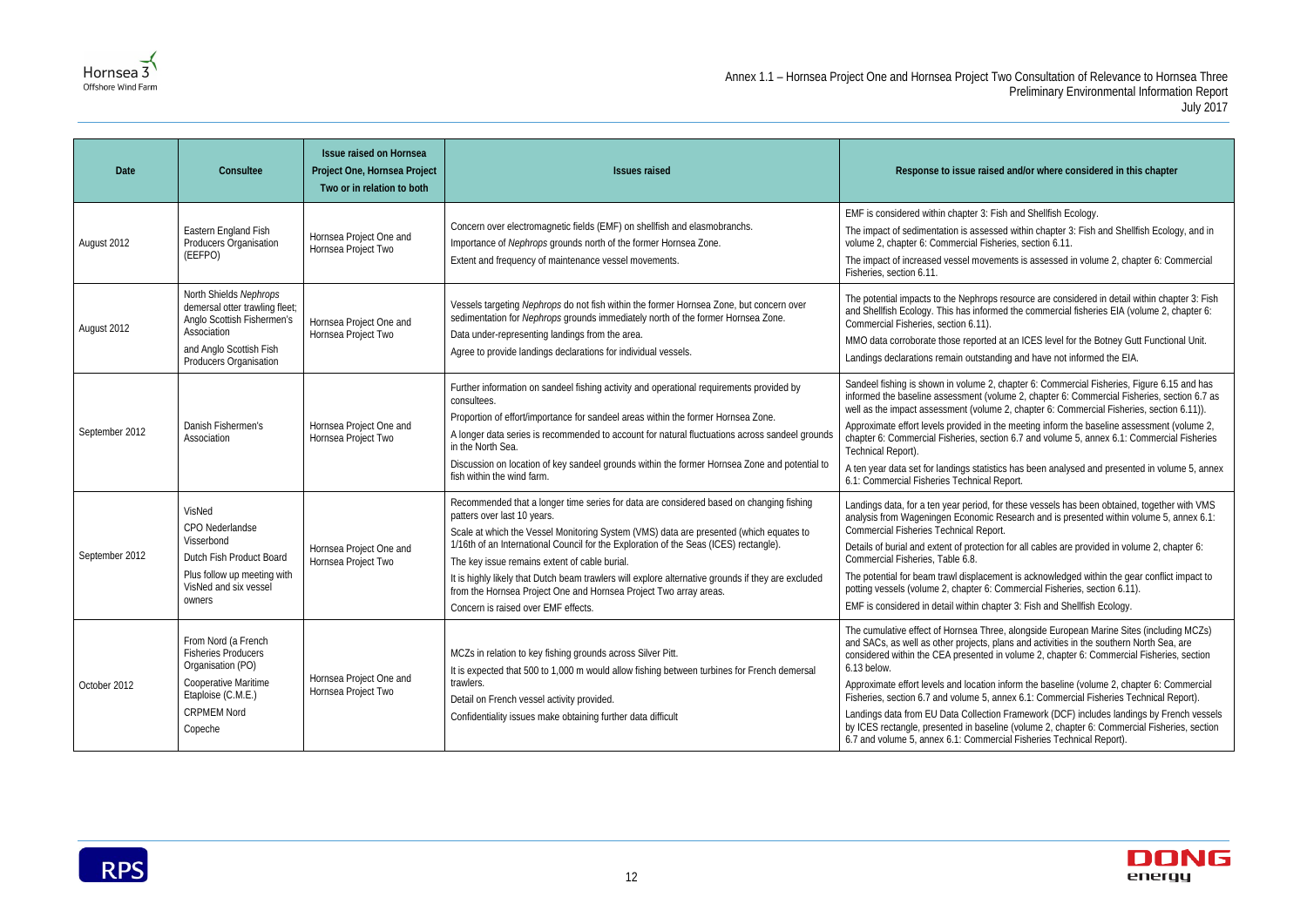#### **Ised and/or where considered in this chapter**

ssed in the EIA (volume 2, chapter 6: Commercial the minimum turbine spacing of 1 km between turbines.

sidered as a separate impact within the commercial fisheries Inal steaming that would be required for commercial fishing e within the array area (see volume 2, chapter 6: Changes to navigational routes for commercial fishing ing) are considered within chapter 7: Shipping and

ledged; however see maximum design scenarios in volume Table 6.8.

Tree, alongside other projects, plans and activities in the ishing grounds and displacement of effort leading to gear presented in volume 2, chapter 6: Commercial Fisheries,

height of 34.97 m above Lowest Astronomical Tide (LAT). I be undertaken (post consent) to assess under keel nd section 23 of volume 5, annex 7.1: Hornsea Three Array **Dffshore HVAC Booster Station Search Area Navigational** 

nsidered in section 22.16 and appendix  $C$  of volume  $5<sub>i</sub>$ ea, Offshore Cable Corridor and Offshore HVAC Booster Isk Assessment and assessed within section 7.9.

ators was undertaken for Hornsea Three; feedback was able 7.4 and section 14 of volume 5, annex 7.1: Hornsea **Three Array Corridor and Offshore HVAC Booster Station Search Area** proposed navigational corridor minimises impacts on future

Three array area is very low; cumulatively even considering Project Two recreational activity is also very low. Cumulative  $\overline{7.11}$  and section 21 of volume 5, annex  $\overline{7.1}$ : Hornsea Three and Offshore HVAC Booster Station Search Area reational activity is considered within section 7.5.2 and 1.1: Hornsea Three Array Area, Offshore Cable Corridor and arch Area Navigational Risk Assessment respectively.

 $n$  section 7.5.5 and section 17 of volume 5, annex 7.1: **Cable Corridor and Offshore HVAC Booster Station** essment. Cumulative scenarios for Hornsea Three are ion 21 of volume 5, annex 7.1: Hornsea Three Array Area, re HVAC Booster Station Search Area Navigational Risk impacts are assessed in section 7.9.



| Date                           | Consultee                                                         | <b>Issue raised on Hornsea</b><br>Project One, Hornsea Project<br>Two or in relation to both | <b>Issues raised</b>                                                                                                                                                                                                                                                                                                                                               | Response to issue rai:                                                                                                                                                                                                                                                                                                                                                                |
|--------------------------------|-------------------------------------------------------------------|----------------------------------------------------------------------------------------------|--------------------------------------------------------------------------------------------------------------------------------------------------------------------------------------------------------------------------------------------------------------------------------------------------------------------------------------------------------------------|---------------------------------------------------------------------------------------------------------------------------------------------------------------------------------------------------------------------------------------------------------------------------------------------------------------------------------------------------------------------------------------|
| September 2012                 | Rederscentrale                                                    | Hornsea Project One and<br>Hornsea Project Two                                               | The former Hornsea Zone is of lower concern compared to MCZs and other Round 3 zones,<br>although navigational issues are raised.<br>Will consider the potential for co-existence (due to the extent of current North Sea wind farm<br>developments).                                                                                                              | A maximum design scenario is asset<br>Fisheries, Table 6.8), which details t<br>Longer steaming distances are cons<br>EIA specifically related to the additio<br>vessels that would otherwise operate<br>Commercial Fisheries, section 6.11)<br>vessels (not actively engages in fish<br>Navigation).<br>Potential for co-existence is acknowl<br>2, chapter 6: Commercial Fisheries, |
| September 2012                 | Eastern Inshore Fisheries<br>and Conservation Authority<br>(IFCA) | Hornsea Project One and<br>Hornsea Project Two                                               | Cumulative effects related to disturbance or loss of fishing grounds leading to displacement of<br>fishing effort.                                                                                                                                                                                                                                                 | The cumulative effect of Hornsea Th<br>southern North Sea, on the loss of fi<br>conflict are assessed within the CEA<br>section 6.13 below.                                                                                                                                                                                                                                           |
| <b>Shipping and Navigation</b> |                                                                   |                                                                                              |                                                                                                                                                                                                                                                                                                                                                                    |                                                                                                                                                                                                                                                                                                                                                                                       |
| December 2010                  | Royal Yachting Association<br>(RYA)                               | Hornsea Project One                                                                          | The RYA believes that the threat to recreational yachts can be minimised by specifying:<br>• A minimum rotor height clearance above Mean High Water Springs (MHWS) of 22 m; and<br>• A minimum underwater clearance of 4 m below Mean Low Water Springs (MLWS).                                                                                                    | Hornsea Three has a minimum rotor<br>A Cable Burial Risk Assessment will<br>clearance (UKC). See section 7.8 ar<br>Area, Offshore Cable Corridor and C<br>Risk Assessment.                                                                                                                                                                                                            |
| December 2010                  | Maritime Coastguard<br>Agency (MCA)                               | Hornsea Project One                                                                          | The MCA recommended that turbines should not be set out in curves, circles or a random<br>arrangement as this could hinder Search and Rescue (SAR) operations and make navigation for<br>smaller vessels more difficult.                                                                                                                                           | Hornsea Three SAR impacts are cor<br>annex 7.1: Hornsea Three Array Are<br>Station Search Area Navigational Ri                                                                                                                                                                                                                                                                        |
| January 2011                   | Chamber of Shipping (CoS)                                         | Hornsea Project One and<br>Hornsea Project Two                                               | The CoS has extensive experience of assisting with the planning and development of offshore<br>renewable projects in UK waters and would be happy to provide further input from a shipping<br>perspective. CoS also believe it will be vital to include the shipping industry in the future<br>discussions on the development of the greater Hornsea Zone.         | Initial consultation with regular opera<br>limited. See January 2017 entry in ta<br>Three Array Area, Offshore Cable Co<br>Navigational Risk Assessment. The<br>case routeing (see section 7.11).                                                                                                                                                                                     |
| February 2011                  | Cruising Association (CA)                                         | Hornsea Project One and<br>Hornsea Project Two                                               | The CA has concerns that any heavy population of the former Hornsea Zone as a whole,<br>particularly to the west, could cause an in combination or cumulative effect on cruising routes.                                                                                                                                                                           | Recreational activity at the Hornsea<br>Hornsea Project One and Hornsea F<br>scenarios are considered in section<br>Array Area, Offshore Cable Corridor<br>Navigational Risk Assessment. Recr<br>section 15.2 of volume 5, annexes 7<br>Offshore HVAC Booster Station Sea                                                                                                             |
| February 2011                  | MCA and Trinity House (TH)                                        | Hornsea Project One and<br>Hornsea Project Two                                               | TH raised concerns regarding cumulative impacts on the east coast, including the former<br>Hornsea Zone, former East Anglia Zone (now Vattenfall and Scottish Power projects) and<br>Galloper offshore wind farm.<br>TH stressed the fact that these zones/projects need to be considered from a cumulative<br>perspective in relation to shipping and navigation. | Future case routeing is considered in<br>Hornsea Three Array Area, Offshore<br>Search Area Navigational Risk Asse<br>considered in section 7.11 and section<br>Offshore Cable Corridor and Offshor<br>Assessment respectively. Identified i                                                                                                                                           |

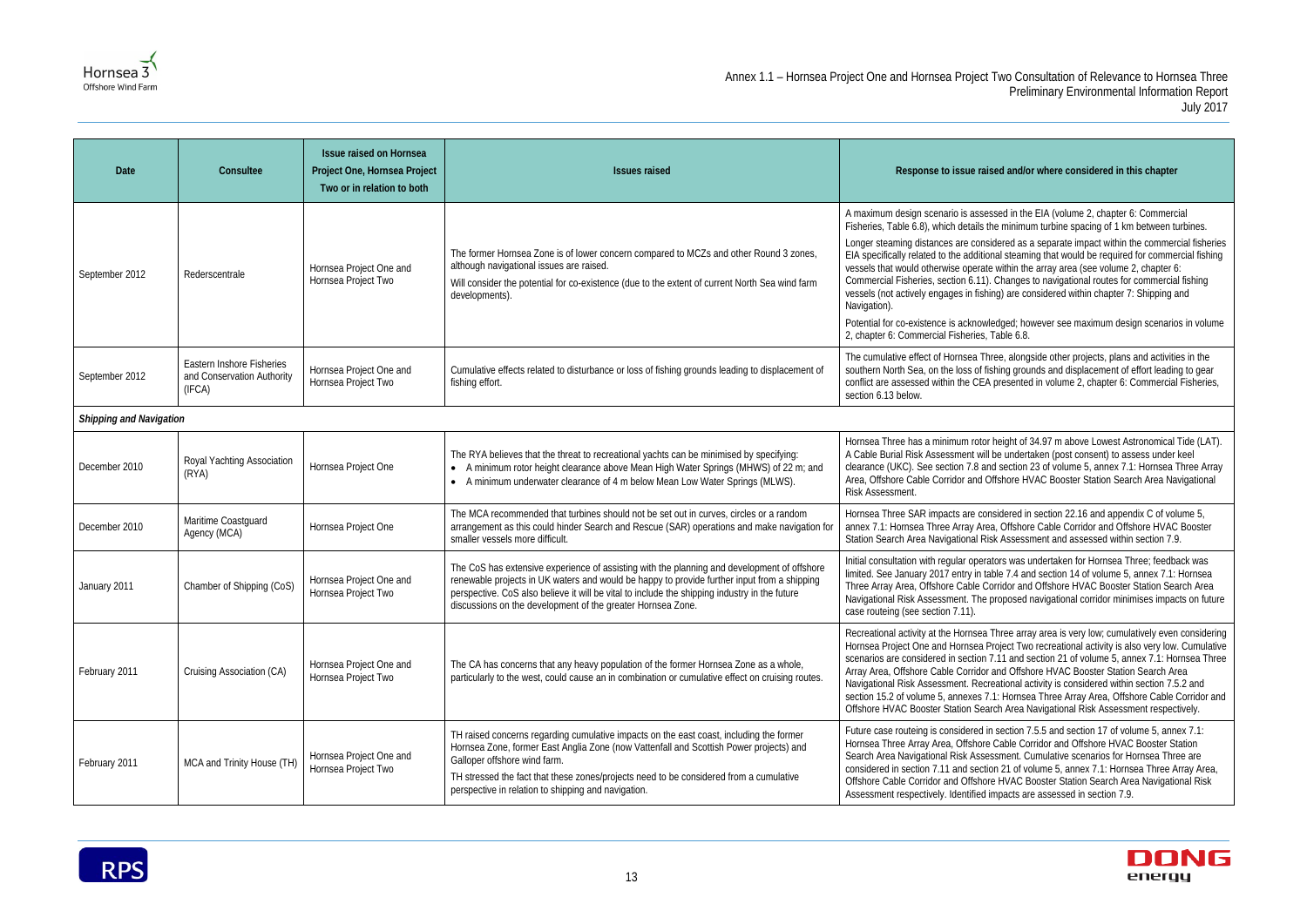#### **Ised and/or where considered in this chapter**

g for DFDS Seaways in relation to Hornsea Three is noted ection 17 of volume 5, annex 7.1: Hornsea Three Array Area, ore HVAC Booster Station Search Area Navigational Risk ive been identified as broadly acceptable (not significant) section 22.4 of the volume 5, annex 7.1). Related impacts

n section 7.5.5 and section 17 of volume 5, annex 7.1: e Cable Corridor and Offshore HVAC Booster Station essment. Cumulative scenarios for Hornsea Three are ion 21 of volume 5, annex 7.1: Hornsea Three Array Area, ore HVAC Booster Station Search Area Navigational Risk

for Hornsea Three has been undertaken in section 22 of Array Area, Offshore Cable Corridor and Offshore HVAC Itional Risk Assessment.

n section 7.5.5 and section 17 of volume 5, annex 7.1: **Cable Corridor and Offshore HVAC Booster Station** essment. Cumulative scenarios for Hornsea Three are ion 21 of volume 5, annex 7.1: Hornsea Three Array Area, ore HVAC Booster Station Search Area Navigational Risk impacts are assessed in section 7.9.

nsidered in section 22.16 and appendix C of volume 5, ea, Offshore Cable Corridor and Offshore HVAC Booster isk Assessment and assessed within section 7.9.

ea Three array area is considered in section 22.12 of Array Area, Offshore Cable Corridor and Offshore HVAC ational Risk Assessment and assessed in section 7.9.

I be undertaken post consent - see section 7.8 and section Three Array Area, Offshore Cable Corridor and Offshore Navigational Risk Assessment.



| Date             | Consultee                                                                                 | <b>Issue raised on Hornsea</b><br>Project One, Hornsea Project<br>Two or in relation to both | <b>Issues raised</b>                                                                                                                                                                                                                                                                                                                                                                                                                                                                                                                                                                                                                         | Response to issue rais                                                                                                                                                                                                                     |
|------------------|-------------------------------------------------------------------------------------------|----------------------------------------------------------------------------------------------|----------------------------------------------------------------------------------------------------------------------------------------------------------------------------------------------------------------------------------------------------------------------------------------------------------------------------------------------------------------------------------------------------------------------------------------------------------------------------------------------------------------------------------------------------------------------------------------------------------------------------------------------|--------------------------------------------------------------------------------------------------------------------------------------------------------------------------------------------------------------------------------------------|
| October 2011     | <b>DFDS Seaways</b>                                                                       | Hornsea Project One and<br>Hornsea Project Two                                               | DFDS Seaways have concerns relating to further development within the Hornsea Zone.<br>Deviations will mean that vessels will need to increase speed to continue to meet current<br>scheduling.                                                                                                                                                                                                                                                                                                                                                                                                                                              | Consultation and future case routein<br>and considered in section 14 and set<br>Offshore Cable Corridor and Offshor<br>Assessment respectively. Effects hat<br>given the increased sea room (see s<br>are assessed in section 7.9.         |
| <b>July 2012</b> | CoS                                                                                       | Hornsea Project One and<br>Hornsea Project Two                                               | CoS raised the issue of the cumulative impact of the Hornsea Zone as a whole where impacts<br>such as route changes and assessment of deviations should be considered.                                                                                                                                                                                                                                                                                                                                                                                                                                                                       | Future case routeing is considered in<br>Hornsea Three Array Area, Offshore<br>Search Area Navigational Risk Asse<br>considered in section 7.11 and sectio<br>Offshore Cable Corridor and Offshor<br>Assessment respectively.              |
| September 2012   | Rijkswaterstaat North Sea<br>(the Dutch Ministry of<br>Infrastructure and<br>Environment) | Hornsea Project One                                                                          | Rijkswaterstaat North Sea advised that when assessing safety of shipping the following needs<br>to be incorporated:<br>• Ability to comply with the international collision regulation;<br>Consideration of general IMO vessel routeing;<br>Size and manoeuvring characteristics of the vessel transiting site etc.;<br>Radar interference; and<br>• Vessel traffic services, pilotage.                                                                                                                                                                                                                                                      | A Formal Safety Assessment (FSA)<br>volume 5, annex 7.1: Hornsea Three<br>Booster Station Search Area Naviga                                                                                                                               |
| November 2012    | <b>TH</b>                                                                                 | Hornsea Project Two                                                                          | The possible cumulative and in combination effects on shipping routes and patterns should be<br>fully assessed.<br>The decommissioning plan should include a scenario where upon decommissioning and<br>completion of removal operations an obstruction is left on site (attributable to the wind farm)<br>which is considered to be a danger to navigation and which it has not proved possible to<br>remove. Such an obstruction may be required to be marked until such time as it is either<br>removed or no longer considered a danger to navigation, the continuing cost of which would<br>need to be met by the development/operator. | Future case routeing is considered in<br>Hornsea Three Array Area, Offshore<br>Search Area Navigational Risk Asse<br>considered in section 7.11 and sectio<br>Offshore Cable Corridor and Offshor<br>Assessment respectively. Identified i |
| December 2012    | MCA and TH                                                                                | Hornsea Project Two                                                                          | Discussed potential impact of Hornsea Project Two upon SAR operations. MCA agreed with<br>Smart Wind an approach to include self-help facilities and advised this should be outlined in the<br>Draft Environmental Statement as a concept and detailed in the post consent phase within the<br>Emergency Response and Cooperation Plan (ERCoP).                                                                                                                                                                                                                                                                                              | Hornsea Three SAR impacts are cor<br>annex 7.1: Hornsea Three Array Are<br>Station Search Area Navigational Ris                                                                                                                            |
| January 2013     | MCA and TH                                                                                | Hornsea Project One and<br>Hornsea Project Two                                               | The MCA and TH advised that they would prefer turbine layout within the Hornsea Project One<br>and Hornsea Project Two array area to be grid based such that a SAR vessel or helicopter can<br>navigate on a fixed course from one side of the Hornsea Project One and Hornsea Project Two<br>array areas to the other in at least two axes.                                                                                                                                                                                                                                                                                                 | Internal navigation within the Hornse<br>volume 5, annex 7.1: Hornsea Three<br>Booster Station Search Area Naviga                                                                                                                          |
| February 2013    | CA                                                                                        | Hornsea Project One                                                                          | The CA recommends that any offshore cable corridors in depths of less than 10 m are buried to<br>a minimum of 1 m below the seabed to avoid snagging by anchors.                                                                                                                                                                                                                                                                                                                                                                                                                                                                             | A Cable Burial Risk Assessment will<br>23 of volume 5, annex 7.1: Hornsea<br><b>HVAC Booster Station Search Area I</b>                                                                                                                     |

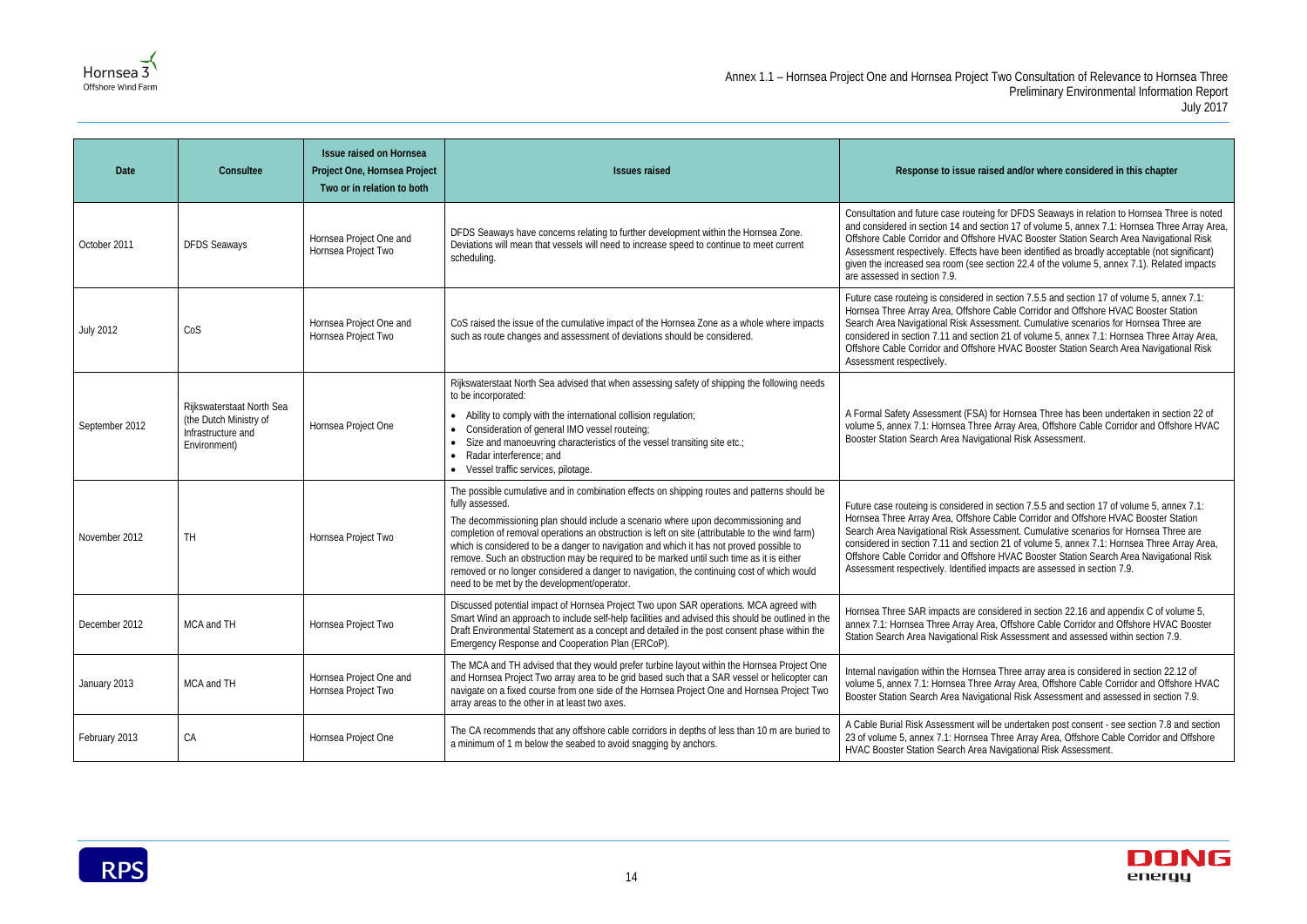#### sed and/or where considered in this chapter

 $n$  section 7.5.5 and section 17 of volume 5, annex 7.1: **Cable Corridor and Offshore HVAC Booster Station** essment. Cumulative scenarios for Hornsea Three are ion 21 of volume 5, annex 7.1: Hornsea Three Array Area, ore HVAC Booster Station Search Area Navigational Risk impacts are assessed in section 7.10.

for during the construction phase around infrastructure and iety zones of 500 m around accommodation platforms are on 23 within volume 5, annex 7.1: Hornsea Three Array Offshore HVAC Booster Station Search Area Navigational

ssioning 50 m safety zones will be applied for during the ety zones of 500 m around accommodation platforms are on 23 within volume 5, annex 7.1: Hornsea Three Array Offshore HVAC Booster Station Search Area Navigational

n consultation zones overlapping with the Hornsea Three chapter 8: Aviation, Military, section 1.11.3. volume 2, chapter 8: Aviation, Military, section 1.11.1.

volume 2, chapter 8: Aviation, Military, section 1.11.1. consultation zones overlapping with the Hornsea Three chapter 8: Aviation, Military, section 1.11.3.

volume 2, chapter 8: Aviation, Military, section 1.11.1.



| <b>Date</b>                           | Consultee                                                                                           | <b>Issue raised on Hornsea</b><br>Project One, Hornsea Project<br>Two or in relation to both | <b>Issues raised</b>                                                                                                                                                                                                                                                                                                                                                                                                                                                                                                                                                                                                                                                                                                                                                                                                                                                                                                                                                                                              | Response to issue rai:                                                                                                                                                                                                                                                                                                                                                                                                             |
|---------------------------------------|-----------------------------------------------------------------------------------------------------|----------------------------------------------------------------------------------------------|-------------------------------------------------------------------------------------------------------------------------------------------------------------------------------------------------------------------------------------------------------------------------------------------------------------------------------------------------------------------------------------------------------------------------------------------------------------------------------------------------------------------------------------------------------------------------------------------------------------------------------------------------------------------------------------------------------------------------------------------------------------------------------------------------------------------------------------------------------------------------------------------------------------------------------------------------------------------------------------------------------------------|------------------------------------------------------------------------------------------------------------------------------------------------------------------------------------------------------------------------------------------------------------------------------------------------------------------------------------------------------------------------------------------------------------------------------------|
| March 2013                            | CoS                                                                                                 | Hornsea Project One                                                                          | CoS identified the following issues with regard to the Draft Environmental Statement:<br>• When assessing the route deviation impacts of future projects, Hornsea Project Two should<br>take the existing 0.01 to 0.5% deviations resulting from Hornsea Project One into account;<br>CoS were extremely concerned over the potential increase in interaction between vessels<br>and oil and gas infrastructure resulting from route deviation to the south of the former<br>Hornsea Zone. The use of the 10 nm buffer for traffic analysis makes a current assessment<br>of vessel interaction with this infrastructure extremely difficult; and<br>The requirement for 500 m safety zones around individual turbine structures during<br>construction, major maintenance and decommissioning as standard practice were agreed.<br>Any application for permanent 50 m safety zones during normal operations will need to be<br>supported by a Navigational Risk Assessment (NRA) outlining a robust safety case. | Future case routeing is considered in<br>Hornsea Three Array Area, Offshore<br>Search Area Navigational Risk Asse<br>considered in section 7.11 and section<br>Offshore Cable Corridor and Offshor<br>Assessment respectively. Identified i<br>500 m safety zones will be applied fo<br>installation vessels. Operational safe<br>considered in section 7.8 and section<br>Area, Offshore Cable Corridor and C<br>Risk Assessment. |
| April 2013                            | CoS, TH, MCA and RYA                                                                                | Hornsea Project Two                                                                          | Discussion regarding no permanent operational 50 m safety zones around turbines will be<br>applied for; 500 m safety zones around platforms may be applied for subject to justification.                                                                                                                                                                                                                                                                                                                                                                                                                                                                                                                                                                                                                                                                                                                                                                                                                          | 500 m safety zones and pre commis<br>construction phase. Operational safe<br>considered in section 7.8 and section<br>Area, Offshore Cable Corridor and C<br>Risk Assessment.                                                                                                                                                                                                                                                      |
| Aviation, Military and Communications |                                                                                                     |                                                                                              |                                                                                                                                                                                                                                                                                                                                                                                                                                                                                                                                                                                                                                                                                                                                                                                                                                                                                                                                                                                                                   |                                                                                                                                                                                                                                                                                                                                                                                                                                    |
| October 2012                          | <b>BOND</b>                                                                                         | Hornsea Project One                                                                          | Discussed aviation operations to inform the assessments including:<br>BOND conduct airborne radar approaches to platforms approximately 15 % of the time;<br>All airborne radar approaches must have a 1 nm lateral separation from obstacles;<br>$\bullet$<br>All airborne radar approaches are flown into wind with up to 30 degrees angle either side;<br>and<br>Typically 5 to 10 % of BOND flights are low level and require use of Helicopter Main Routes<br>(HMRs).                                                                                                                                                                                                                                                                                                                                                                                                                                                                                                                                        | The impact on platforms within 9 nm<br>array area is assessed in volume 2,<br>The impact on HMRs is assessed in                                                                                                                                                                                                                                                                                                                    |
| January 2013                          | Helicopter operators                                                                                | Hornsea Project One and<br>Hornsea Project Two                                               | Representation from BOND, Bristow, Noordzee Helikopters Vlaaderen (NHV). Discussed<br>operational input to assessment:<br>$\bullet$ Icing levels;<br>Transit heights;<br>HMRs;<br>Consultation zone impingement;<br>Flying routes;<br>Services provided by Anglia radar; and<br>$\bullet$<br>Approach procedures.<br>$\bullet$                                                                                                                                                                                                                                                                                                                                                                                                                                                                                                                                                                                                                                                                                    | The impact on HMRs is assessed in<br>The impact on platforms with 9 nm c<br>array area is assessed in volume 2,                                                                                                                                                                                                                                                                                                                    |
| January 2013                          | Aviation stakeholders<br>including helicopter<br>operators, oil and gas<br>operators and regulators | Hornsea Project One and<br>Hornsea Project Two                                               | Discussion on aviation assessment; methodology and its conclusions.<br>HMR discussion: The dual purpose of the HMR was discussed as providing both a safe means<br>of flying to and from offshore installations and as an identification of common flight paths. The<br>HMR structure was not seen as of paramount importance to safeguard air traffic. When<br>operating under Visual Flight Rules (VFR) pilots could continue to use the HMRs. and therefore<br>they should not be moved.                                                                                                                                                                                                                                                                                                                                                                                                                                                                                                                       | The impact on HMRs is assessed in                                                                                                                                                                                                                                                                                                                                                                                                  |

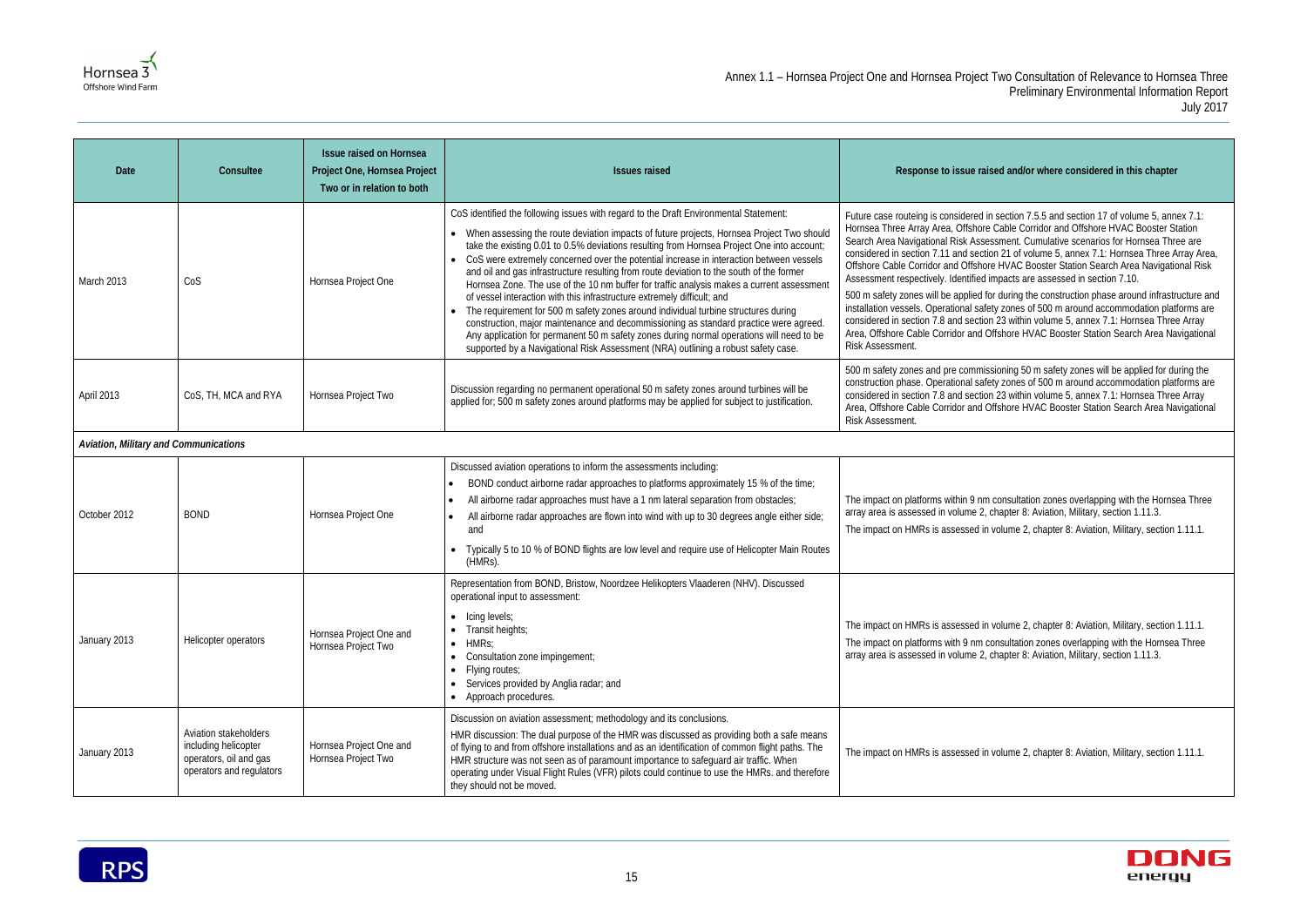### **Ised and/or where considered in this chapter** I consultation zones overlapping with the Hornsea Three chapter 8: Aviation, Military, section 1.11.3. In response to Hornsea Project One, a draft WSI has been **Three marine archaeology PEIR chapter (volume 5, annex** where appropriate, following pre-application consultation and submitted statement. ntial foundation option considered in the Hornsea Three hapter 3: Project Description). The impact from gravity base has been fully considered in volume 2, chapter 9: Marine he Draft WSI, including consideration of AEZs, is included as  $\alpha$  PEIR chapter (volume 5, annex 9.2). The Draft WSI will be ig pre-application consultation and submitted as annex to apes, obtained across the former Hornsea Zone and the t<br>(NSPP), have been considered in the Hornsea Three EIA ex 9.1: Marine Archaeology Technical Report and a chapter 9: Marine Archaeology, section 9.6 below. The eochannels is consistent appropriate to inform the baseline ree EIA and therefore no further geotechnical surveys are er, a geotechnical survey of the Hornsea Three array area ndertaken in 2017 and the results of which will be presented vailable (see volume 2, chapter 9: Marine Archaeology, ruction geotechnical surveys at all turbine locations and, tations, the export cable route etc. will be undertaken prior on (see volume 2, chapter 9: Marine Archaeology, section

In response to Hornsea Project Two, Historic England have agreeing the evidence gathering approaches, in advance of Three field surveys (see volume 2, chapter 9: Marine



| Date                            | Consultee                                                                                           | <b>Issue raised on Hornsea</b><br>Project One, Hornsea Project<br>Two or in relation to both | <b>Issues raised</b>                                                                                                                                                                                                                                                                                                                                                                                                                                                                                                                                                                                                                                                                                                                                                                                                                                                      | Response to issue rais                                                                                                                                                                                                                                                                                                                                                                                                                                                                                |
|---------------------------------|-----------------------------------------------------------------------------------------------------|----------------------------------------------------------------------------------------------|---------------------------------------------------------------------------------------------------------------------------------------------------------------------------------------------------------------------------------------------------------------------------------------------------------------------------------------------------------------------------------------------------------------------------------------------------------------------------------------------------------------------------------------------------------------------------------------------------------------------------------------------------------------------------------------------------------------------------------------------------------------------------------------------------------------------------------------------------------------------------|-------------------------------------------------------------------------------------------------------------------------------------------------------------------------------------------------------------------------------------------------------------------------------------------------------------------------------------------------------------------------------------------------------------------------------------------------------------------------------------------------------|
| January 2013                    | Aviation stakeholders<br>including helicopter<br>operators, oil and gas<br>operators and regulators | Hornsea Project One and<br>Hornsea Project Two                                               | The principles for assessing the impact on platform access within the 9 nm consultation zone<br>was agreed.<br>Discussion was had on impact of turbines in close proximity to platforms and any possible<br>alternative access was identified. Minimum separation distance of a wind turbine from a gas<br>platform is defined by the platform safety case. Helicopter operators wish to avoid any situation<br>where they are in an effective corridor approach to a platform with infrastructure present on both<br>sides of their flight path. Circular flight ascent and descent can be used in certain circumstances<br>but cannot be used for all instrument approaches. The use of aviation markers can only be<br>considered to a platform operated by the destination platform. Satellite technology is not an<br>operational consideration at the present time. | The impact on platforms within 9 nm<br>array area is assessed in volume 2,                                                                                                                                                                                                                                                                                                                                                                                                                            |
| Marine Archaeology and Ordnance |                                                                                                     |                                                                                              |                                                                                                                                                                                                                                                                                                                                                                                                                                                                                                                                                                                                                                                                                                                                                                                                                                                                           |                                                                                                                                                                                                                                                                                                                                                                                                                                                                                                       |
| October 2013                    | English Heritage (now<br>Historic England)                                                          | Hornsea Project One                                                                          | English Heritage (now Historic England) noted the importance of an agreed Archaeological<br>Written Scheme of Investigation (WSI).                                                                                                                                                                                                                                                                                                                                                                                                                                                                                                                                                                                                                                                                                                                                        | In response to Historic England's cor<br>included as an annex to the Hornsea<br>9.2). The Draft WSI will be updated,<br>and submitted as an annex to the En                                                                                                                                                                                                                                                                                                                                           |
| October 2013                    | English Heritage (now<br>Historic England)                                                          | Hornsea Project One                                                                          | English Heritage (now Historic England) noted the assumption made that construction of gravity<br>base foundations (which is also assumed to be inclusive of other related designs such as<br>suction caissons) is "low" on the basis of avoidance of already identified anomalies subject to<br>agreed Archaeological Exclusion Zones (AEZs). However, this assumption does not seem to<br>take adequate account of the risk that in the process of seabed preparation that other<br>archaeological material may be encountered.                                                                                                                                                                                                                                                                                                                                         | Gravity base foundations are a poter<br>project description (see volume 1, ch<br>foundations on marine archaeology h<br>Archaeology, section 9.10 below. Th<br>an annex to this marine archaeology<br>updated, where appropriate, followin<br>the Environmental Statement.                                                                                                                                                                                                                            |
| September 2013                  | English Heritage (now<br>Historic England)                                                          | Hornsea Project Two                                                                          | English Heritage (now Historic England) noted that if no further geo-archaeological information<br>was available for the Hornsea Two array area, it may be that existing information should be<br>examined by a third party to validate the baseline.                                                                                                                                                                                                                                                                                                                                                                                                                                                                                                                                                                                                                     | Information regarding palaeolandsca<br>North Sea Palaeolandscapes Projec<br>and are presented in volume 5, anne<br>summary is presented in volume 2, o<br>information obtained regarding palae<br>characterisation for the Hornsea Thre<br>considered to be necessary. Howeve<br>and offshore cable corridor will be ur<br>in the Environmental Statement if av<br>section 9.5.5). In addition, pre-constr<br>other areas of impact including subst<br>to the commencement of constructio<br>$9.9$ ). |
| March 2013                      | English Heritage (now<br>Historic England)                                                          | Hornsea Project Two                                                                          | Historic England stress the importance of prior discussion to agree survey objectives and survey<br>methodologies to ensure data generated is of sufficient quality                                                                                                                                                                                                                                                                                                                                                                                                                                                                                                                                                                                                                                                                                                       | In response to Historic England's cor<br>been consulted on developing and a<br>the commencement of the Hornsea<br>Archaeology, Table 9.4).                                                                                                                                                                                                                                                                                                                                                            |

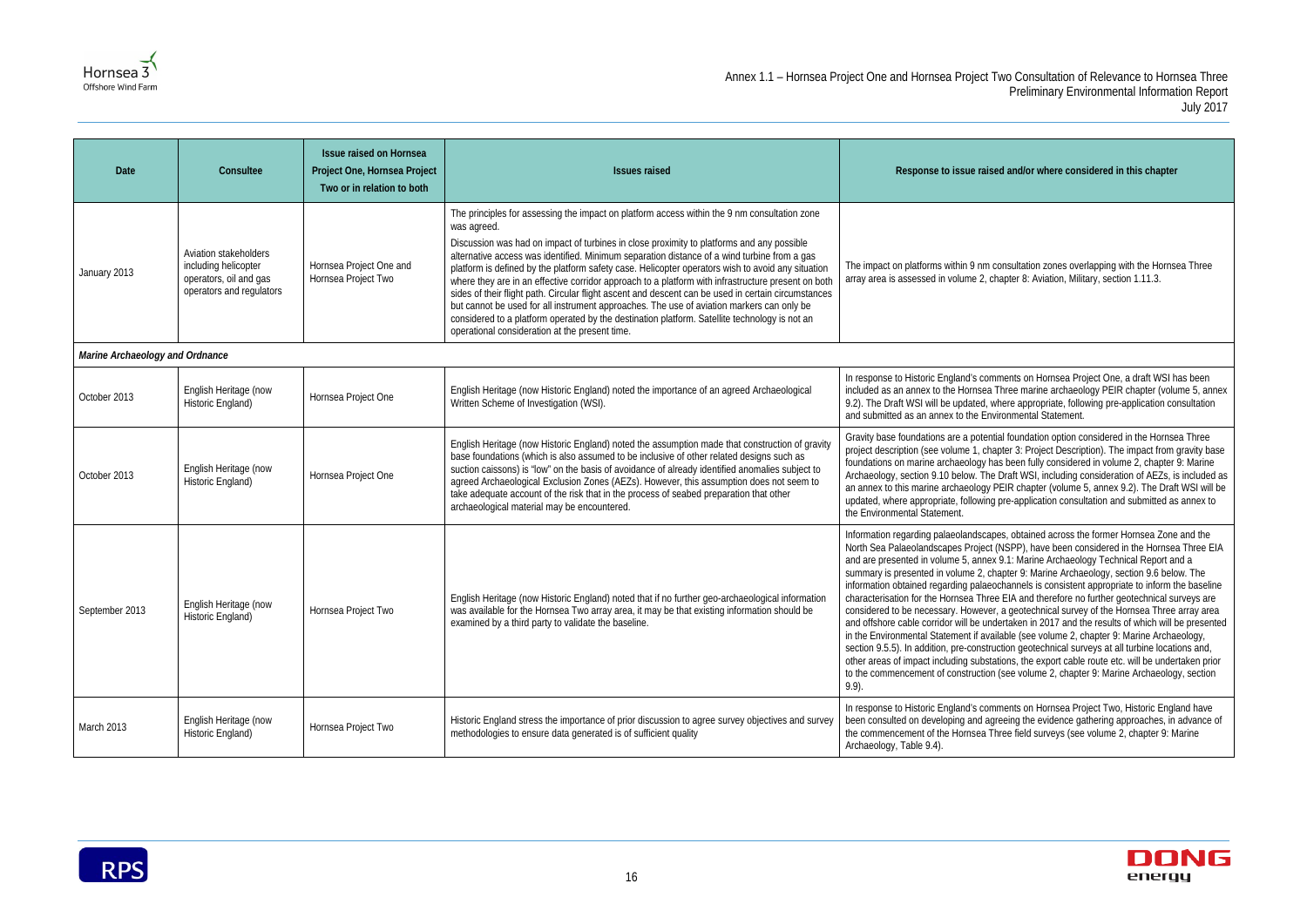



| <b>Date</b>                   | Consultee                       | <b>Issue raised on Hornsea</b><br>Project One, Hornsea Project<br>Two or in relation to both | <b>Issues raised</b>                                                                                                                                                                                                                                                                | Response to issue raised and/or where considered in this chapter                                                                                                                                                                                                                                                                                                                                                                     |
|-------------------------------|---------------------------------|----------------------------------------------------------------------------------------------|-------------------------------------------------------------------------------------------------------------------------------------------------------------------------------------------------------------------------------------------------------------------------------------|--------------------------------------------------------------------------------------------------------------------------------------------------------------------------------------------------------------------------------------------------------------------------------------------------------------------------------------------------------------------------------------------------------------------------------------|
| Seascape and Visual Resources |                                 |                                                                                              |                                                                                                                                                                                                                                                                                     |                                                                                                                                                                                                                                                                                                                                                                                                                                      |
| December 2010                 | IPC (now PINS)                  | Hornsea Project One                                                                          | The IPC requested that the seascape and visual resources assessment considers the visual<br>impacts of the wind farm on land based receptors, the visual impacts of the offshore cable<br>corridor where it comes onshore and the visual impacts in relation to recreational users. | The visual effects on principal visual receptors identified in Hornsea Project One and Hornsea<br>Project Two have been considered in Hornsea Three (volume 2, chapter 10: Seascape and<br>Visual Resources, section 10.7.7).                                                                                                                                                                                                        |
|                               |                                 |                                                                                              |                                                                                                                                                                                                                                                                                     | Hornsea Three considers the cumulative effects of underground cables and the various project<br>components within the array SVIA study area and the offshore HVAC booster SVIA study area<br>(volume 2, chapter 10: Seascape and Visual Resources, section 10.1)                                                                                                                                                                     |
|                               |                                 |                                                                                              |                                                                                                                                                                                                                                                                                     | Onshore and intertidal landscape and visual effects have been considered in a separate chapter<br>(volume 3, chapter 5: Landscape and Visual Resources). The SVIA considers the potential<br>seascape and visual impacts of Hornsea Three (section 10.11) and the cumulative seascape<br>and visual impacts (volume 2, chapter 10: Seascape and Visual Resources, section 10.13) on<br>commercial and recreational receptors at sea. |
|                               |                                 |                                                                                              | Night-time impacts of any lighting needs to be considered.                                                                                                                                                                                                                          | An indicative lighting plan for Hornsea Three has taken into consideration the impact of<br>proposed aviation and navigation lighting (volume 2, chapter 10: Seascape and Visual<br>Resources, section 10.1 and Figure 10.6).                                                                                                                                                                                                        |
|                               |                                 |                                                                                              | There is a requirement that all infrastructure and ancillary components of the scheme are<br>included in the assessment and the duration of these features or structures.                                                                                                           | The assessment outlines a description of infrastructure and ancillary components of the scheme<br>in relation to seascape and visual matters.                                                                                                                                                                                                                                                                                        |
|                               |                                 |                                                                                              | The EIA topics should set out clearly the interpretation of 'significant' in the context of the EIA<br>Regulations.                                                                                                                                                                 | Hornsea Three considers all significance criteria for present day seascape, historic seascapes<br>and visual resources (volume 2, chapter 10: Seascape and Visual Resources, section 10.8).<br>Those effects considered to be of significance in EIA terms are summarised in volume 2,<br>chapter 10: Seascape and Visual Resources, Table 10.27.                                                                                    |
| December 2010                 | <b>JNCC and Natural England</b> | Hornsea Project One                                                                          | JNCC and Natural England accepted that the wind farm will not be seen by onshore receptors,<br>however, assessment will need to consider potential for impact on offshore receptors.                                                                                                | Hornsea Three includes principal offshore visual receptors and summarises the likely visual<br>effects on these receptors (volume 2, chapter 10: Seascape and Visual Resources, section 10.1<br>for Hornsea Three and section 10.13 for the cumulative assessment).<br>Hornsea Three includes other existing schemes/activities within the array SVIA study area and<br>the offshore HVAC booster SVIA study area.                   |
|                               |                                 |                                                                                              | The assessment should consider the potential for impact on offshore visual receptors.                                                                                                                                                                                               | Hornsea Three includes offshore visual receptors in its assessment, considering the visual<br>effects upon a variety of visual receptors including recreational and commercial users.                                                                                                                                                                                                                                                |
| March 2013                    | JNCC and Natural England        | Hornsea Project One                                                                          | The assessment should the quantify the impact to passengers and workers on board<br>commercial ferries or cruise liners the proportion and number of cruises which take place during<br>the hours of darkness.                                                                      | Hornsea Three includes the timetable of ferry crossings and assesses impacts of the<br>Newcastle-Amsterdam Ferry, which is considered the most sensitive receptor group (see<br>volume 2, chapter 10: Seascape and Visual Resources, Table 10.8, Table 10.20 and section<br>$10.11.2$ ).                                                                                                                                             |
|                               |                                 |                                                                                              | Consideration of night-time impacts during construction and decommissioning, specifying the<br>number of phases and estimated duration.                                                                                                                                             | Night-time impacts during construction and decommissioning have been considered in volume<br>2, chapter 10: Seascape and Visual Resources, section 10.11.1.                                                                                                                                                                                                                                                                          |

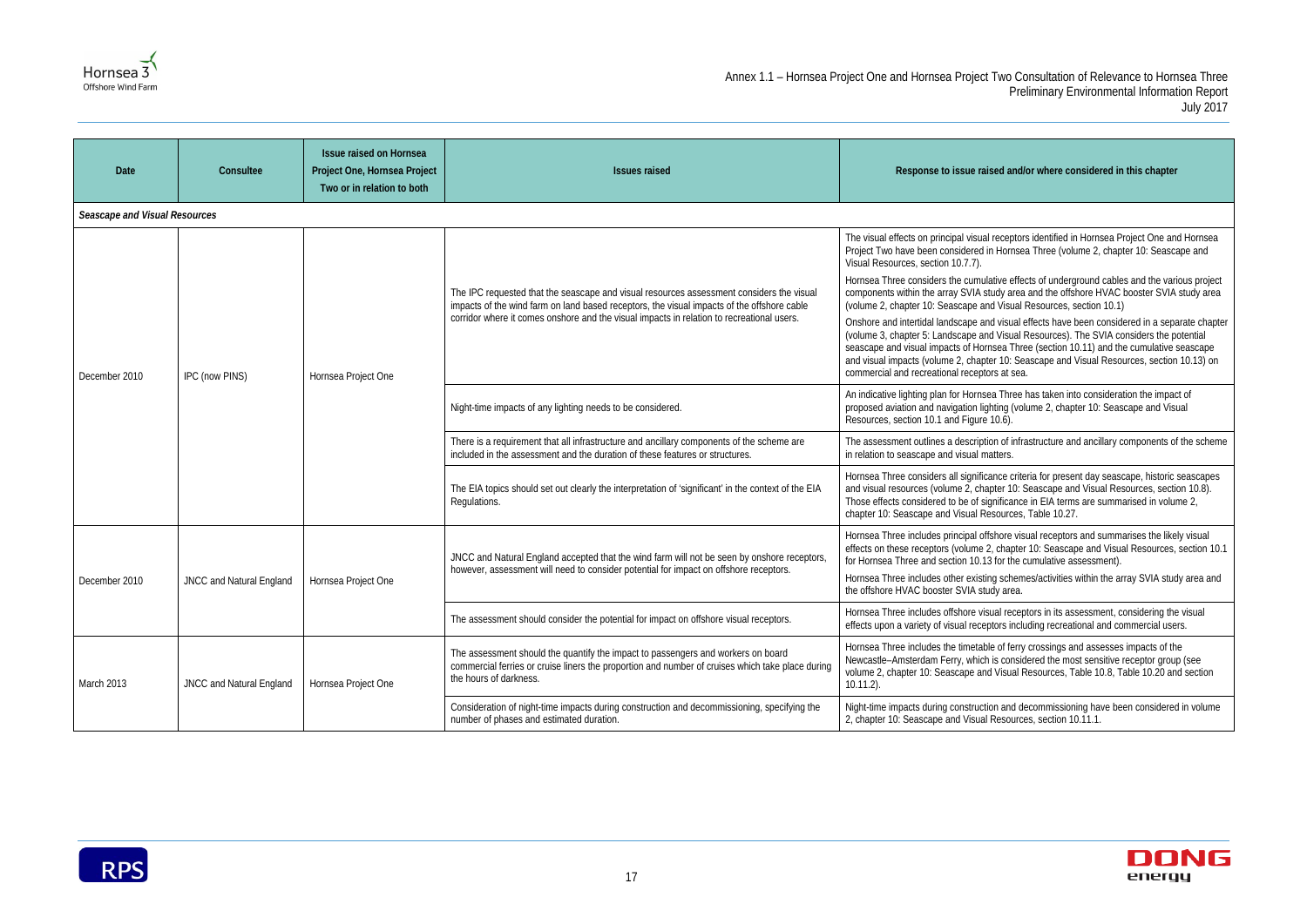#### **Ised and/or where considered in this chapter**

nd visual effects have been considered in a separate chapter ad Visual Resources). The SVIA considers the potential nsea Three (volume 2, chapter 10: Seascape and Visual cumulative seascape and visual impacts (volume 2, chapter s, section 10.13) on commercial and recreational receptors

relines are more appropriate due to the associated tography of a consistent and known height in relation to a  $\frac{1}{10}$  in the technical report (volume 5, annex 10.1: echnical Report), as seascape characterisation of two castle–Amsterdam ferry crossings, but six representative ed for the creation of wirelines of the proposed layout.

NS Advice Note Nine: Rochdale Envelope (PINS, 2012) for projects relating to matters of cumulative assessment. tion, permitted (not yet implemented) and submitted rojects on the Planning Inspectorate's Programme of vant Development Plan and those in other plans and rk for future development.

ource for the Historic Seascape Character (HSC) Seascape and Visual Resources, section 10.6).

ssessments for seascape/visual and HSC within this scape and Visual Resources, section 10.11).

the assessment made as appropriate (volume 2, chapter 10: ection 10.1).

the assessment made as appropriate (volume 2, chapter 10: ections 10.5 and 10.1)

ts are assessed in volume 3, chapter 5: Historic

ved and spatially mapped concept of HSC may be changed ume 2, chapter 10: Seascape and Visual Resources,

of change in Broad Character Type from the present spatial ght equate to impact at volume 2, chapter 10: Seascape and Table 10.21.



| Date          | Consultee                                  | <b>Issue raised on Hornsea</b><br>Project One, Hornsea Project<br>Two or in relation to both | <b>Issues raised</b>                                                                                                                                                                                                                                                                                                                                                                                                                                                                                                                                                                  | Response to issue rai:                                                                                                                                                                                                                                                                                                                                                                                                                                                                                                                                                                                                                                                                                |
|---------------|--------------------------------------------|----------------------------------------------------------------------------------------------|---------------------------------------------------------------------------------------------------------------------------------------------------------------------------------------------------------------------------------------------------------------------------------------------------------------------------------------------------------------------------------------------------------------------------------------------------------------------------------------------------------------------------------------------------------------------------------------|-------------------------------------------------------------------------------------------------------------------------------------------------------------------------------------------------------------------------------------------------------------------------------------------------------------------------------------------------------------------------------------------------------------------------------------------------------------------------------------------------------------------------------------------------------------------------------------------------------------------------------------------------------------------------------------------------------|
| December 2010 | Norfolk County Council                     | Hornsea Project One                                                                          | The Environmental Statement would need to provide an assessment of the development of the<br>landscape and seascape character; an assessment of the visual intrusion caused by the<br>development; photomontages illustrating the impact of the development; and cumulative impact<br>assessment taken together with other operational wind farms, permitted wind farms in the area<br>and development proposals likely to come forward.                                                                                                                                              | Onshore and intertidal landscape an<br>(volume 3, chapter 5: Landscape and<br>seascape and visual impacts of Horr<br>Resources, section 10.11) and the c<br>10: Seascape and Visual Resources<br>at sea.<br>Photomontages are not used, as wir<br>difficulties in obtaining baseline phot<br>fixed datum. Sample photographs ar<br>Seascape and Visual Resources Ter<br>locations representative of the Newc<br>offshore locations have been selecte<br>The Hornsea Three SVIA follows PII<br>Nationally Significant Infrastructure p<br>These include those under construct<br>applications (not yet determined); pr<br>Projects, those identified in the relev<br>programmes which set the framewor |
| December 2010 | English Heritage (now<br>Historic England) | Hornsea Project One                                                                          | Hornsea Three should reference the English Heritage Action Plan for the delivery of the Council<br>of Europe European Landscape Convention.                                                                                                                                                                                                                                                                                                                                                                                                                                           | This has been included as a data so<br>assessment (volume 2, chapter 10: 9                                                                                                                                                                                                                                                                                                                                                                                                                                                                                                                                                                                                                            |
|               |                                            |                                                                                              | Matters relating to the setting of a feature are to be considered separately from HSC.                                                                                                                                                                                                                                                                                                                                                                                                                                                                                                | Hornsea Three has separated the as<br>chapter (volume 2, chapter 10: Seas                                                                                                                                                                                                                                                                                                                                                                                                                                                                                                                                                                                                                             |
| October 2013  | English Heritage (now<br>Historic England) | Hornsea Project One                                                                          | Historic England questioned the appropriateness of determining any change as 'temporary'<br>given the longevity of this proposed project and in recognition of the sequence of similar<br>projects that are proposed within the former Hornsea Zone.                                                                                                                                                                                                                                                                                                                                  | This comment has been noted and t<br>Seascape and Visual Resources, se                                                                                                                                                                                                                                                                                                                                                                                                                                                                                                                                                                                                                                |
| June 2013     | English Heritage (now<br>Historic England) | Hornsea Project One                                                                          | Historic England asked that every effort be made to utilise the information generated for the<br>HSC work commissioned following the pilot HSC study for the area between Withernsea and<br>Skegness                                                                                                                                                                                                                                                                                                                                                                                  | This comment has been noted and t<br>Seascape and Visual Resources, se                                                                                                                                                                                                                                                                                                                                                                                                                                                                                                                                                                                                                                |
| November 2012 | <b>PINS</b>                                | Hornsea Project Two                                                                          | Appropriate cross-reference should be made to the impact of the offshore development on the<br>setting of coastal historic assets assessed in the landscape and visual study, as well as of<br>impacts on seascape historic character.                                                                                                                                                                                                                                                                                                                                                | The settings of coastal historic asset<br>Environment.                                                                                                                                                                                                                                                                                                                                                                                                                                                                                                                                                                                                                                                |
| November 2012 | English Heritage (now<br>Historic England) | Hornsea Project Two                                                                          | We concur with the approach described in section 7.7 Landscape, Seascape and Visual<br>Amenity. We therefore require the Environment Statement to address how any perceived and<br>spatially mapped concept of seascape historic character may be changed by the proposed<br>development subject to this scoping exercise and in reference to associated changes caused by<br>Hornsea Project Two.                                                                                                                                                                                    | The SVIA identifies how any perceiv<br>by the proposed development at volu<br>section 10.11 and 10.13.                                                                                                                                                                                                                                                                                                                                                                                                                                                                                                                                                                                                |
|               |                                            |                                                                                              | The second bullet point of paragraph 7.7.26 of the Scoping Opinion states that "the seascape is<br>likely to experience direct, adverse impacts in Broad Character Types within which the turbines<br>and substations for Hornsea Project Two are located, however we recommend that the<br>approach adopted in the Environmental Statement is one that seeks to determine the extent of<br>change in Broad Character Type from the present spatial description and how that change<br>might equate to impact" (refer to paragraph 7.7.28 of the Hornsea Project Two Scoping Report). | The SVIA identifies how the extent o<br>description and how that change mig<br>Visual Resources, section 10.11 and                                                                                                                                                                                                                                                                                                                                                                                                                                                                                                                                                                                    |

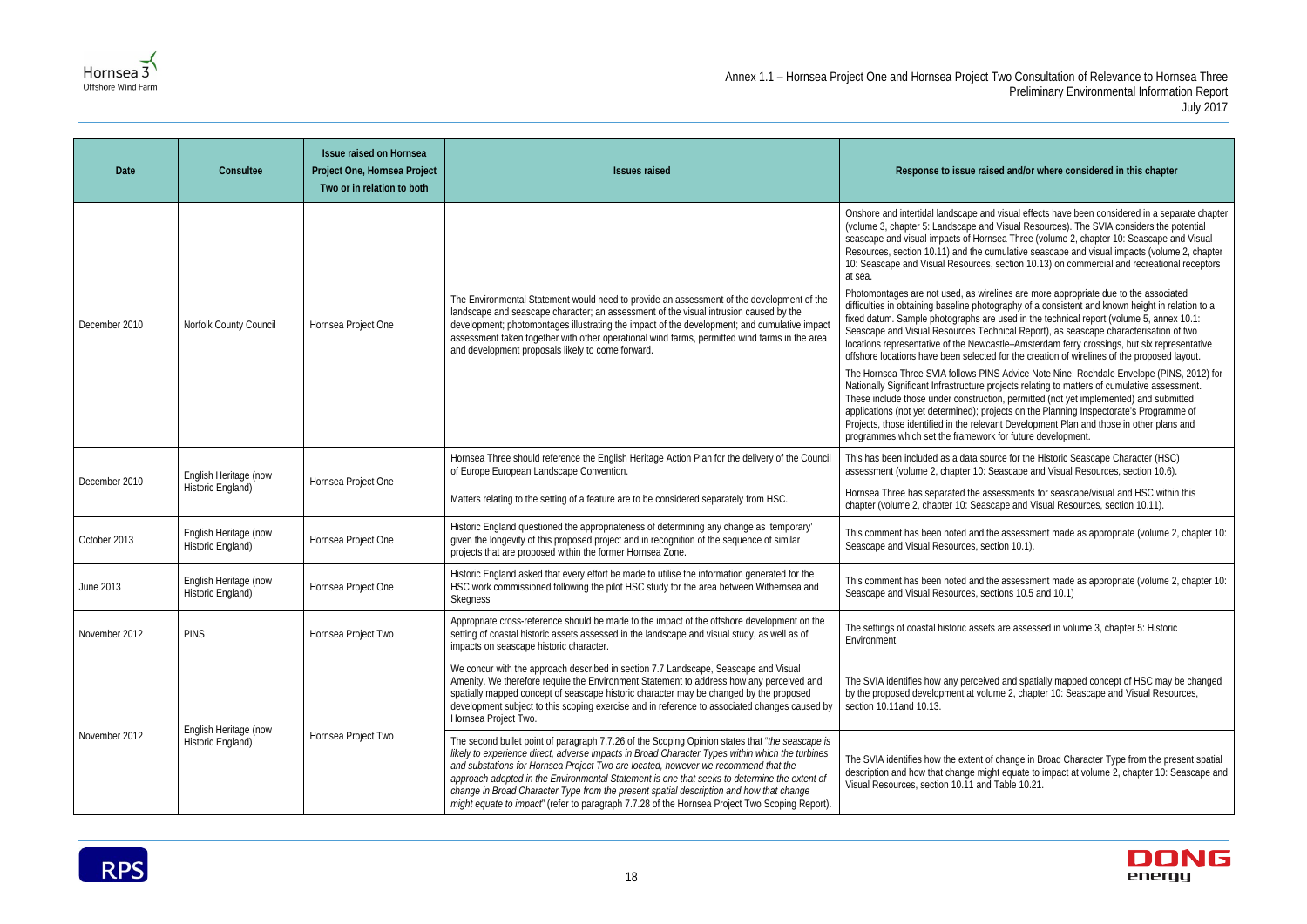### Annex 1.1 – Hornsea Project One and Hornsea Project Two Consultation of Relevance to Hornsea Three Preliminary Environmental Information Report July 2017

### sed and/or where considered in this chapter

the assessment made as appropriate (volume 2, chapter 10: ection 10.1).

the assessment made as appropriate (volume 2, chapter 10: ection 10.1).

a Project One and Hornsea Project Two consultation has hree assessments on oil and gas operations. Potential as operators are discussed in volume 2, chapter 11:  $\frac{1}{10}$  and section 11.13.

ects on REWS and CPA is described in volume 5, annex s Technical Annex.

ConocoPhillips operated platforms is assessed in volume 2, r Users, section 11.11.2, with the cumulative impact

and its impact on CPA to ConocoPhillips operated sented in the Environmental Statement which will be

ConocoPhillips operated platforms is assessed in volume 2, r Users, section 11.11.2, with the cumulative impact

and its impact on CPA to ConocoPhillips operated sented in the Environmental Statement which will be



| Date                           | Consultee                                  | <b>Issue raised on Hornsea</b><br>Project One, Hornsea Project<br>Two or in relation to both | <b>Issues raised</b>                                                                                                                                                                                                                                                                                                                                                                                                                                                                                                                                                                                                                                                                   | Response to issue rait                                                                                                                                                                                                                                                                                  |  |  |  |
|--------------------------------|--------------------------------------------|----------------------------------------------------------------------------------------------|----------------------------------------------------------------------------------------------------------------------------------------------------------------------------------------------------------------------------------------------------------------------------------------------------------------------------------------------------------------------------------------------------------------------------------------------------------------------------------------------------------------------------------------------------------------------------------------------------------------------------------------------------------------------------------------|---------------------------------------------------------------------------------------------------------------------------------------------------------------------------------------------------------------------------------------------------------------------------------------------------------|--|--|--|
| September 2013                 | English Heritage (now<br>Historic England) | Hornsea Project Two                                                                          | With respect to seascapes, Historic England asked whether the World War I losses were a<br>definable characteristic attributable to this area.                                                                                                                                                                                                                                                                                                                                                                                                                                                                                                                                         | This comment has been noted and t<br>Seascape and Visual Resources, se                                                                                                                                                                                                                                  |  |  |  |
| <b>July 2014</b>               | English Heritage (now<br>Historic England) | Hornsea Project Two                                                                          | Historic England asked that every effort be made to utilise the information generated for the<br>HSC work commissioned following the pilot HSC study for the area between Withernsea and<br>Skegness                                                                                                                                                                                                                                                                                                                                                                                                                                                                                   | This comment has been noted and t<br>Seascape and Visual Resources, se                                                                                                                                                                                                                                  |  |  |  |
| Infrastructure and Other Users |                                            |                                                                                              |                                                                                                                                                                                                                                                                                                                                                                                                                                                                                                                                                                                                                                                                                        |                                                                                                                                                                                                                                                                                                         |  |  |  |
| Various (2011 to 2014)         | Oil and gas operators                      | Hornsea Project One and<br>Hornsea Project Two                                               | Issues raised by oil and gas operators:<br>Existing assets and future exploration interests;<br>Changes to vessel movements in proximity to platforms;<br>Need for communication on timing of operations;<br>Potential effects on Radar Early Warning Systems (REWS); and<br>$\bullet$<br>Need for pipeline crossing and proximity agreements.                                                                                                                                                                                                                                                                                                                                         | Information gathered during Hornsea<br>been used to inform the Hornsea Th<br>impacts on the interests of oil and ga<br>Infrastructure and Other Users, secti                                                                                                                                            |  |  |  |
| May 2013                       | ConocoPhillips                             | Hornsea Project One and<br>Hornsea Project Two                                               | Discussed methodology for assessing REWS and agreed this was acceptable.<br>Discussed the technical implications on ConocoPhillips REWS (on the Saturn platform)<br>including: increase in track table size, fluctuating returns, and use of non-acquire zones. Agreed<br>that shadowing effects from the turbines were not a significant issue.<br>Identified that while the location of the REWS is on Saturn platform, it is also protecting the<br>Mimas platform and so this should be included in the assessment.<br>Discussed the displacement of shipping routes towards the Mimas, Saturn and Tethys platforms<br>and the impact on REWS and Closest Point of Approach (CPA). | The methodology for assessing effer<br>11.1: Radar Early Warning Systems<br>The impact on REWS installed on C<br>chapter 11: Infrastructure and Other<br>assessed in section 11.13.3.<br>The displacement of shipping routes<br>platforms will be assessed and prese<br>submitted in Quarter 2 of 2018. |  |  |  |
| September 2014                 | ConocoPhillips                             | Hornsea Project One and<br>Hornsea Project Two                                               | Discussed impact of Hornsea Project Two on REWS.<br>Discussed the displacement of shipping routes further south (than for Hornsea Project One<br>alone) towards the Mimas, Saturn and Tethys platforms and the impact on REWS and CPA.                                                                                                                                                                                                                                                                                                                                                                                                                                                 | The impact on REWS installed on C<br>chapter 11: Infrastructure and Other<br>assessed in section 11.13.3.<br>The displacement of shipping routes<br>platforms will be assessed and prese<br>submitted in Quarter 2 of 2018.                                                                             |  |  |  |